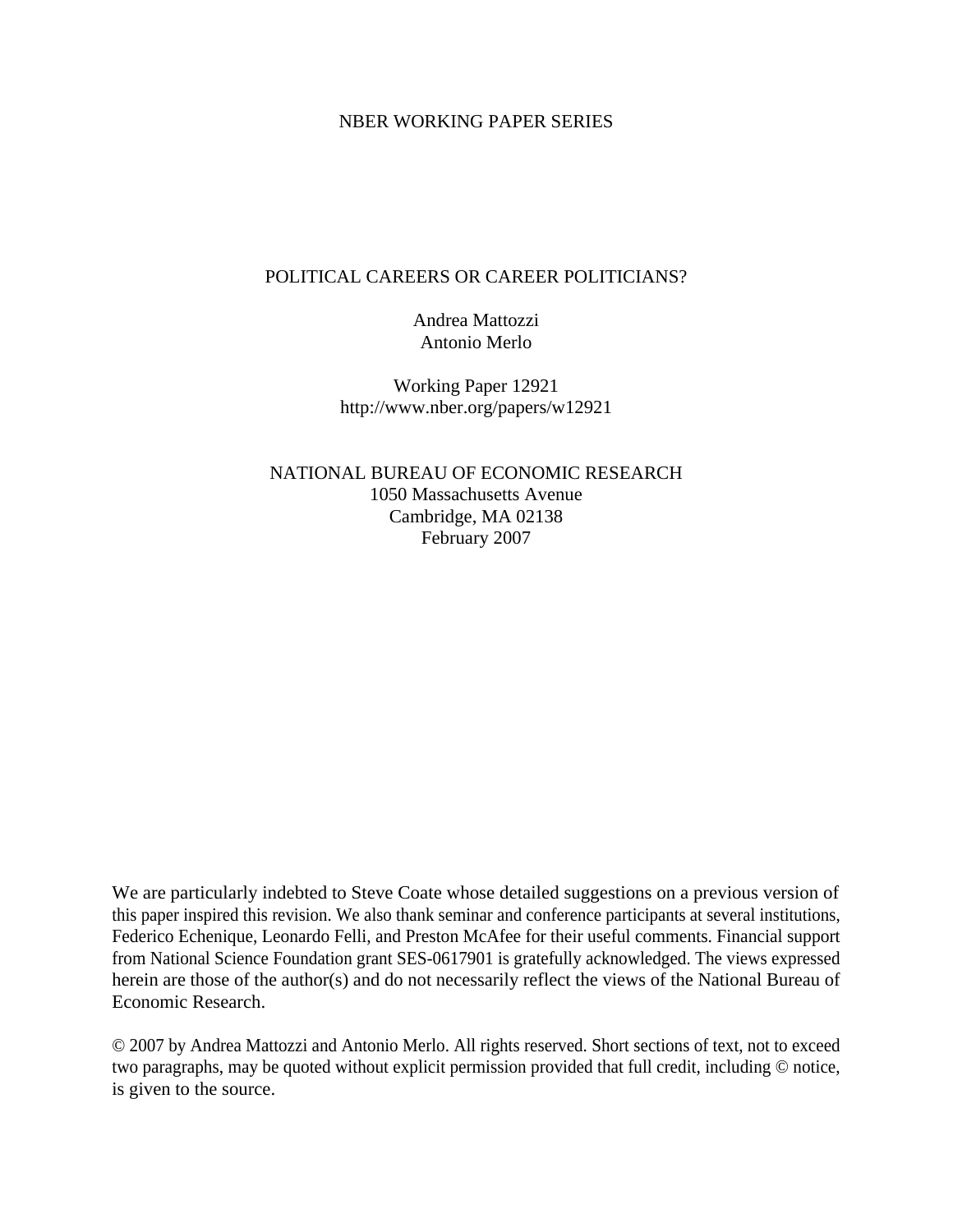Political Careers or Career Politicians? Andrea Mattozzi and Antonio Merlo NBER Working Paper No. 12921 February 2007 JEL No. D72,J44,J45

#### **ABSTRACT**

Two main career paths are prevalent among politicians in modern democracies: there are career politicians (i.e., politicians who work in the political sector until retirement), and political careers (i.e., there are politicians who leave politics before retirement and work in the private sector). In this paper, we propose a dynamic equilibrium model of the careers of politicians in an environment with a private sector and a political sector, where individuals are heterogeneous with respect to their market ability and political skills. Our analysis provides an explanation for the existence of career politicians and individuals with political careers, and their motivations. We also investigate the effects of monetary incentives and other features of the political-economic environment on the quality of politicians and their careers. We show that an increase in the salary a politician receives while in office decreases the average quality of individuals who become politicians, decreases turnover in office, and may either decrease or increase the average quality of career politicians.

Andrea Mattozzi California Institute of Technology Division of Humanities and Social Sciences, MC 228 Pasadena, CA 91125 andrea@hss.caltech.edu

Antonio Merlo Department of Economics University of Pennsylvania 3718 Locust Walk Philadelphia, PA 19104-6297 and NBER merloa@econ.upenn.edu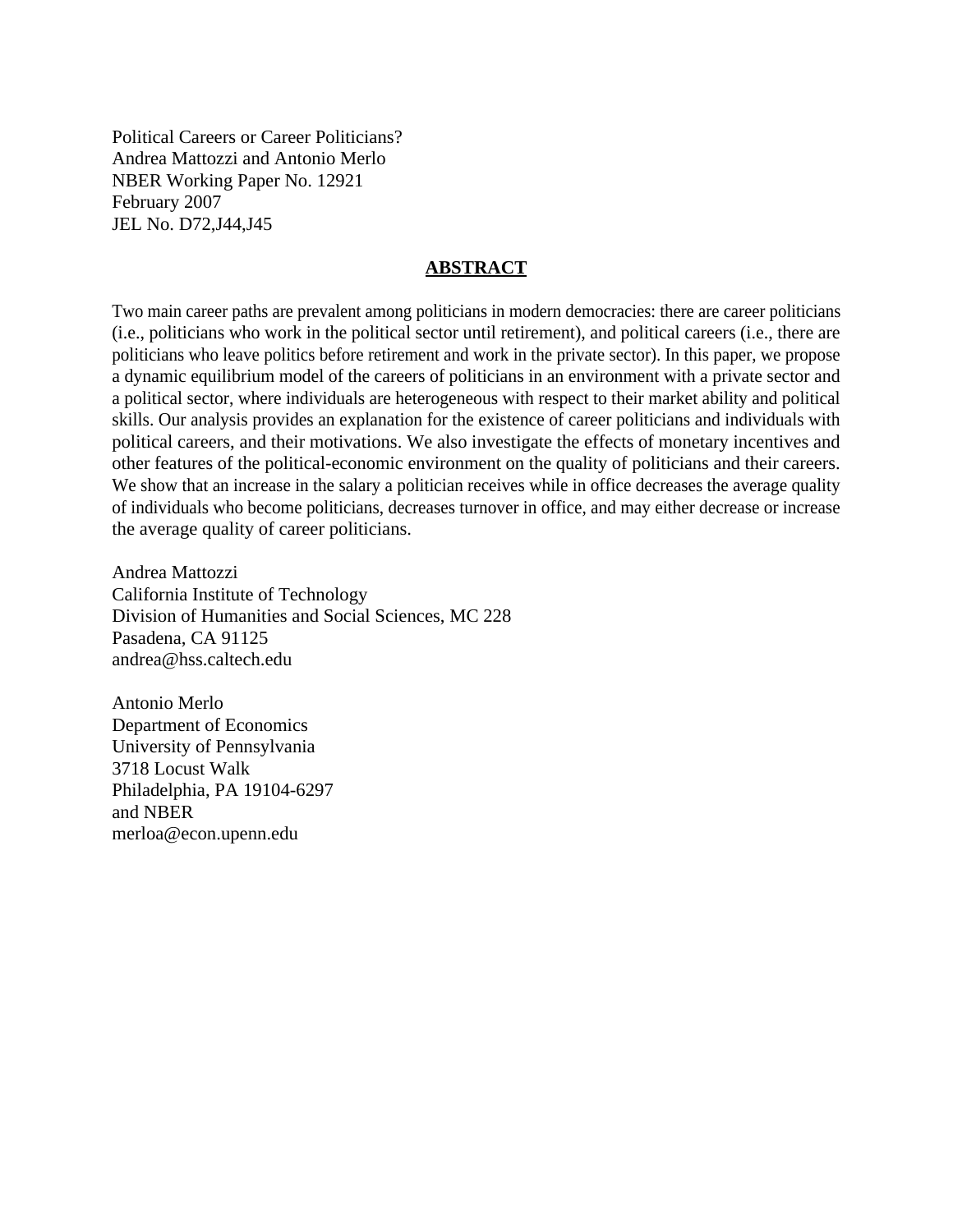## 1 Introduction

The very existence and functioning of representative democracy, where citizens delegate policy-making to elected representatives, hinge on the presence of politicians. In his famous 1918 lecture entitled Politics as a Vocation, Max Weber writes:

"Politics, just as economic pursuits, may be a man's avocation or his vocation. [...] There are two ways of making politics one's vocation: Either one lives 'for' politics or one lives 'off' politics. [...] He who lives 'for' politics makes politics his life [...] He who strives to make politics a permanent source of income lives 'off' politics as a vocation." [from Gerth and Mills (1946; pp. 83-84)]

The view expressed by Weber highlights the importance of analyzing the motivations of politicians in the context of their career decisions over the life-cycle.

A recent article by Diermeier, Keane and Merlo (2005) studies the career decisions of politicians who served in the U.S. Congress in the post-war period. Several interesting observations emerge from the data. A significant fraction of the members of the U.S. Congress leave office voluntarily and become employed in the private sector. At the same time, many of them remain in Congress until retirement. Out of all the politicians who entered the House of Representatives after 1945 and left (alive) by 1994, 46% left voluntarily. Of those, 39% took a job in the private sector, while the remaining 61% either moved to a different political office  $(36\%)$ , or retired  $(25\%)$ .<sup>1</sup> Furthermore, the politicians who exit Congress voluntarily and leave politics altogether for another occupation tend to have successful careers in the private sector. For example, the average annual earnings of former representatives who choose to leave Congress to work in the private sector are equal to \$258,418 (in 1995 constant dollars).<sup>2</sup> In fact, one of the key findings of Diermeier, Keane and Merlo (2005) is that congressional experience significantly increases post-congressional wages in the private sector.<sup>3</sup>

<sup>&</sup>lt;sup>1</sup>Of the 54% who left Congress because of electoral defeat, 61% took a job in the private sector, 36% took another political job, and 3% retired.

<sup>&</sup>lt;sup>2</sup>The corresponding figure for former representatives who left Congress because of electoral defeat is equal to \$247,198.

<sup>&</sup>lt;sup>3</sup>They find that, holding everything else constant, winning reelection in the House for the first time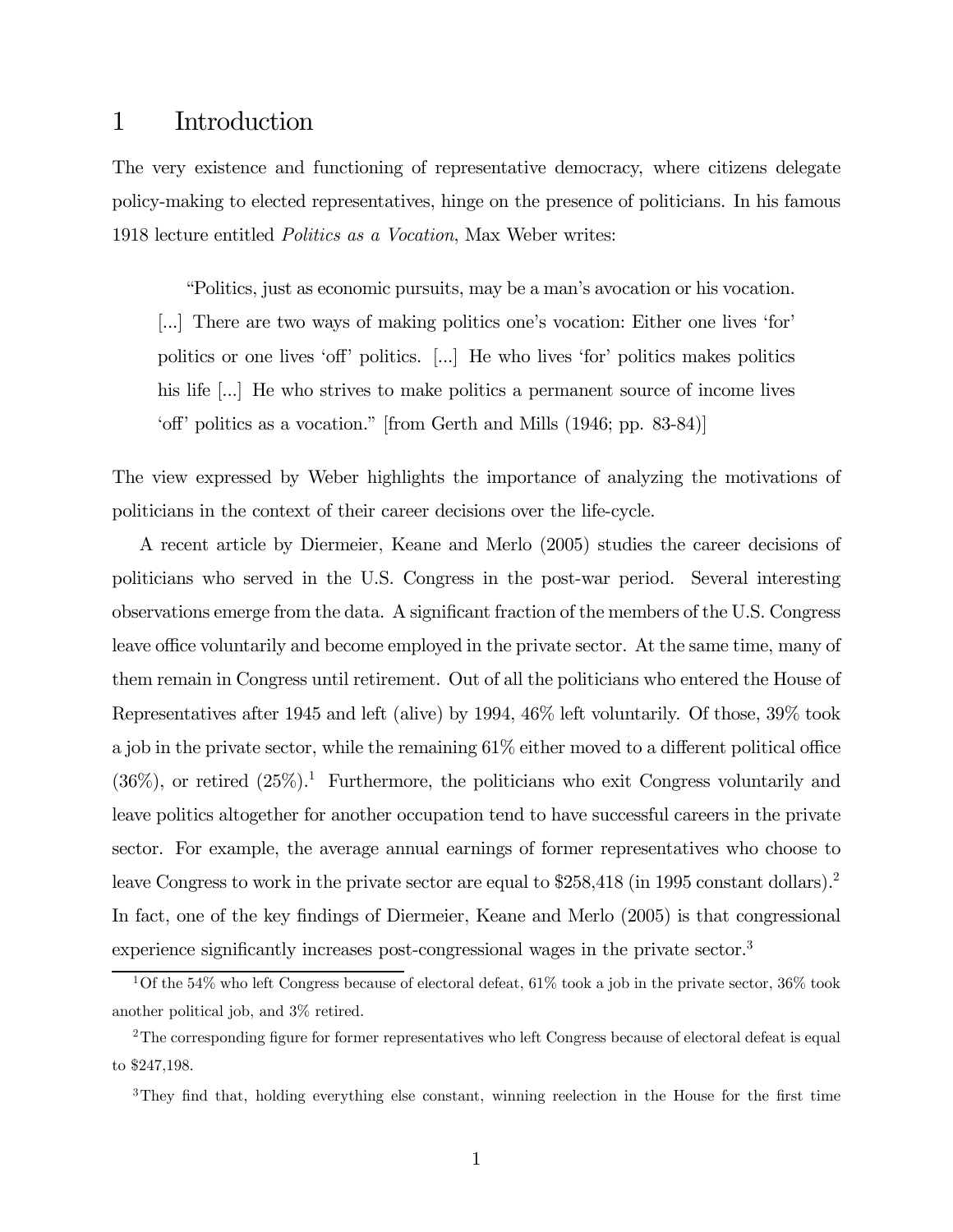These observations are not unique to Congress or the United States. While data on the wages of former politicians who work in the private sector are in general not available, by and large, there are two main career paths that are prevalent among politicians in modern democracies. There are career politicians (i.e., politicians who work in the political sector until retirement), and *political careers* (i.e., there are politicians who leave politics before retirement and work in the private sector).<sup>4</sup> Obviously, political careers can be either voluntary (i.e., when a politician deliberately opts out of office undefeated), or involuntary (i.e., when exit from office follows an electoral defeat).

These considerations raise the following important questions: Who wants to be a politician and why? How do monetary incentives and other features of the political-economic environment affect the quality of politicians and their career paths?

To address these issues, we propose a dynamic equilibrium model of the careers of politicians in an overlapping-generations environment with two sectors: the private (or market) sector, and the political sector. In our model, individuals are heterogeneous with respect to their market ability as well as their political skills, and individual skill-endowments, which are private information, are positively correlated (e.g., better politicians may be more likely to be better managers). Each individual lives for two periods, and in each period can either work in the perfectly competitive market sector or be a politician. To become a politician, an individual must win an election, and to be a career politician he must then be confirmed in office for a second term.

While in office politicians perform a public service which benefits the voters, with relatively more skilled politicians generating higher benefits, and they receive a salary. In addition to their salary, politicians who remain in office for a second term also receive an additional payoff, which can be interpreted as ego-rents from being confirmed in office by increases post-congressional wages in the private sector by 4.4%. However, the marginal effect of congressional experience on post-congressional wages diminishes quite rapidly with additional experience.

4For a description of the careers of politicians in several countries, see, e.g., Best and Cotta (2000), Cotta (1979), Jones et al. (2002), and Samuels (1999). A third possible career path is to achieve success in the private sector and then move into politics. While there are several recent examples of this phenomenon (e.g., Silvio Berlusconi in Italy or Michael Bloomberg in the United States), this is still a relatively rare occurrence.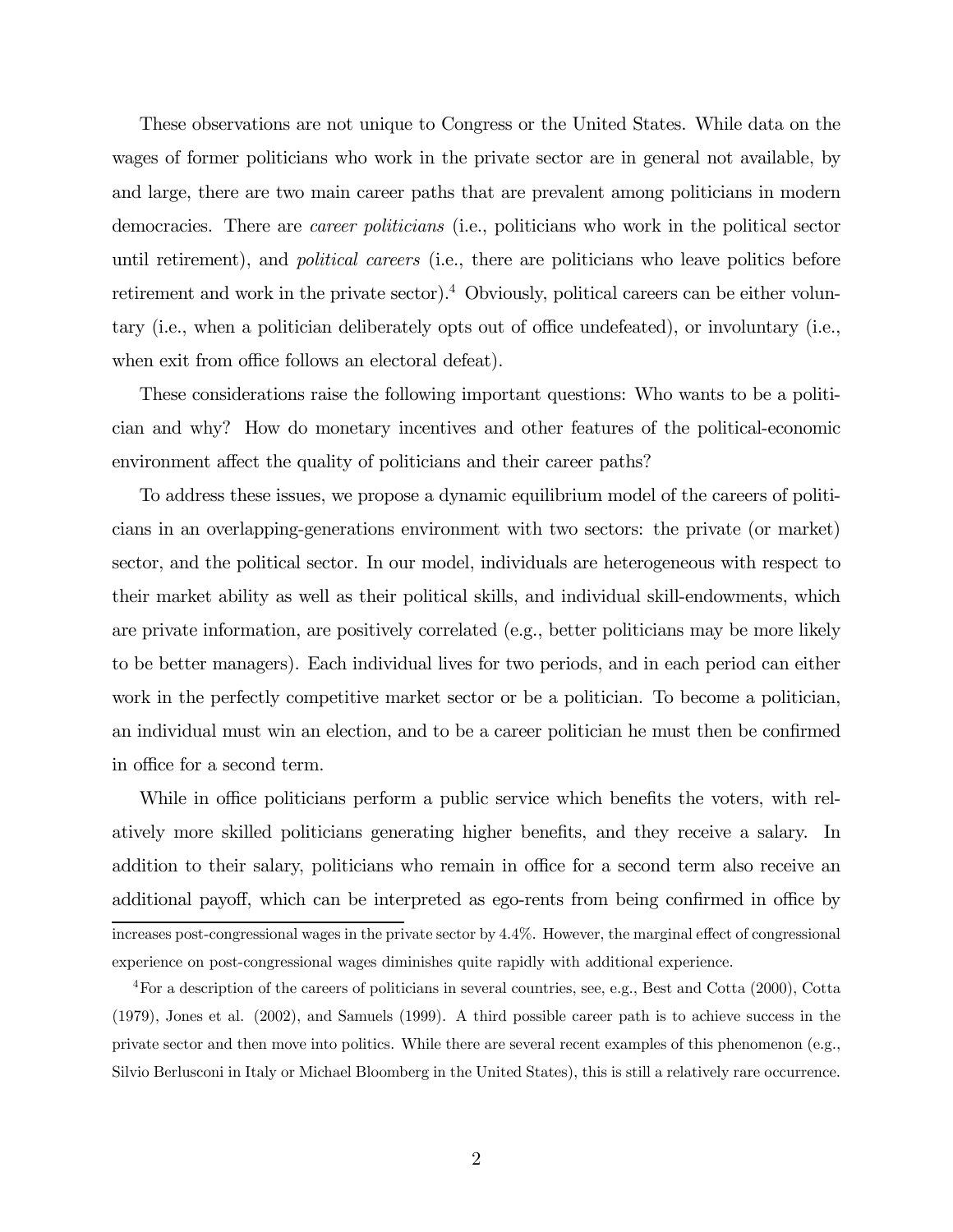the voters, or other non-pecuniary rewards associated with seniority in the political sector.<sup>5</sup>

Politicians are typically "under the spotlight," receiving the attention of the media and a variety of citizens' organizations. Hence, they may have relatively better chances to reveal their sector-specific skills than people working in other sectors. For this reason, we model politics as a "showcase," where politicians in office display their political skills, while the market ability of an individual working in the market sector may not be revealed.<sup>6</sup>

The main results of our analysis can be summarized as follows. In equilibrium, there are both career politicians and individuals with political careers. Some politicians would like to remain in office for a second term, but are not confirmed by the voters. Whether some politicians leave office voluntarily to work in the private sector, or all political careers are involuntary, depends on the environment. When there are individuals who serve in office for one term and then deliberately choose to work in the market sector in the second period, they have relatively better political skills than career politicians, although career politicians are still better than average.

Career politicians enter the political sector because of the non-pecuniary rewards they derive from being in office. Individuals with political careers, on the other hand, enter the political sector in order to increase their market wages. Since political skills are positively correlated with market ability, and politics is a showcase, incumbent politicians have in fact the opportunity to leave the political sector and work in the market sector at a higher wage than the one they would anticipate receiving had they not become politicians.

An increase in the salary a politician receives while in office decreases the average quality of individuals who become politicians, decreases turnover in office (i.e., the proportion of politicians who have political careers), and may either decrease or increase the average quality of career politicians. Conversely, an increase in the market wage rate increases the average

6For example, many young lawyers join a law-firm, and competition for emerging within the firm, and then more broadly the legal profession, is fierce. Typically, it takes a relatively long time before a lawyer has a chance of displaying his talent, as many of them have to simultaneously share the same spotlight.

<sup>&</sup>lt;sup>5</sup>In the U.S. Congress, for example, seniority is an important determinant of committee appointments as well as the likelihood of achieving important legislative accomplishments. Both of these events represent substantial components of the non-pecuniary benefits politicians derive from being in office (Diermeier, Keane and Merlo (2005)).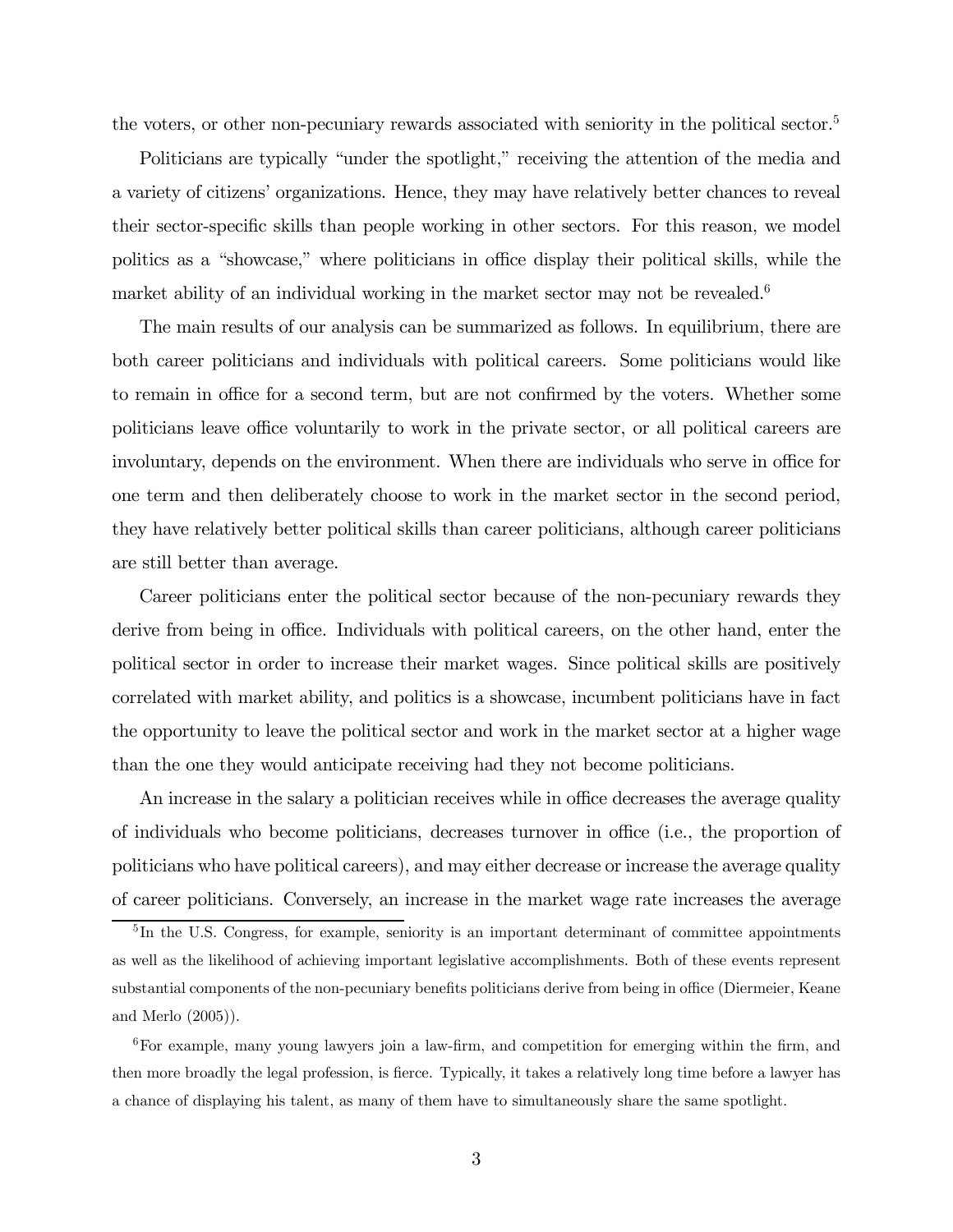quality of individuals who become politicians, increases turnover in office, and may either increase or decrease the average quality of career politicians.

The intuition behind these results is as follows. An increase in the salary in the political sector makes politics a relatively more attractive option for all levels of political skills, thus lowering the quality of the worst politician. At the same time, however, relatively better incumbent politicians are willing to remain in politics, since the wages in politics are now better relative to the market wages. An increase in the market wage rate also has two effects. It makes employment in the market sector relatively more appealing for all levels of political skills. At the same time, it makes it more valuable for individuals with higher levels of political skills to reveal them by becoming politicians, but also more desirable for these individuals to leave office after one period. Hence, an increase in the salary in the political sector or a decrease in the market wage rate decreases the average quality of entering politicians as well as turnover in office. The overall impact on the average quality of career politicians, however, depends on which of the two effects (the entry or the retention effect) dominates.

The remainder of the paper is organized as follows. In section 2, we discuss the relationship of our work to the existing literature. In Section 3, we describe the model. Section 4 contains the results of the analysis. In Section 5, we consider an alternative specification of the model, and in Section 6 an extension that incorporates political parties. We conclude with Section 7. In Sections 5 and 7, we also relate some of the implications of our model to the empirical evidence.

#### 2 Related Literature

Early research in political economy approached the study of politicians by taking their existence as given.<sup>7</sup> A major turning point in the literature occurred when researchers started to challenge the basic assumption that the set of political candidates competing for public office is exogenous. This challenge defines most of the current political economy research on this topic and has generated a useful approach to the study of politicians known as the "citizen-candidate" framework (e.g., Besley and Coate (1997) and Osborne and Slivinski

<sup>&</sup>lt;sup>7</sup>For an overview of this literature see, e.g., chapters 3 and 5 in Persson and Tabellini (2000).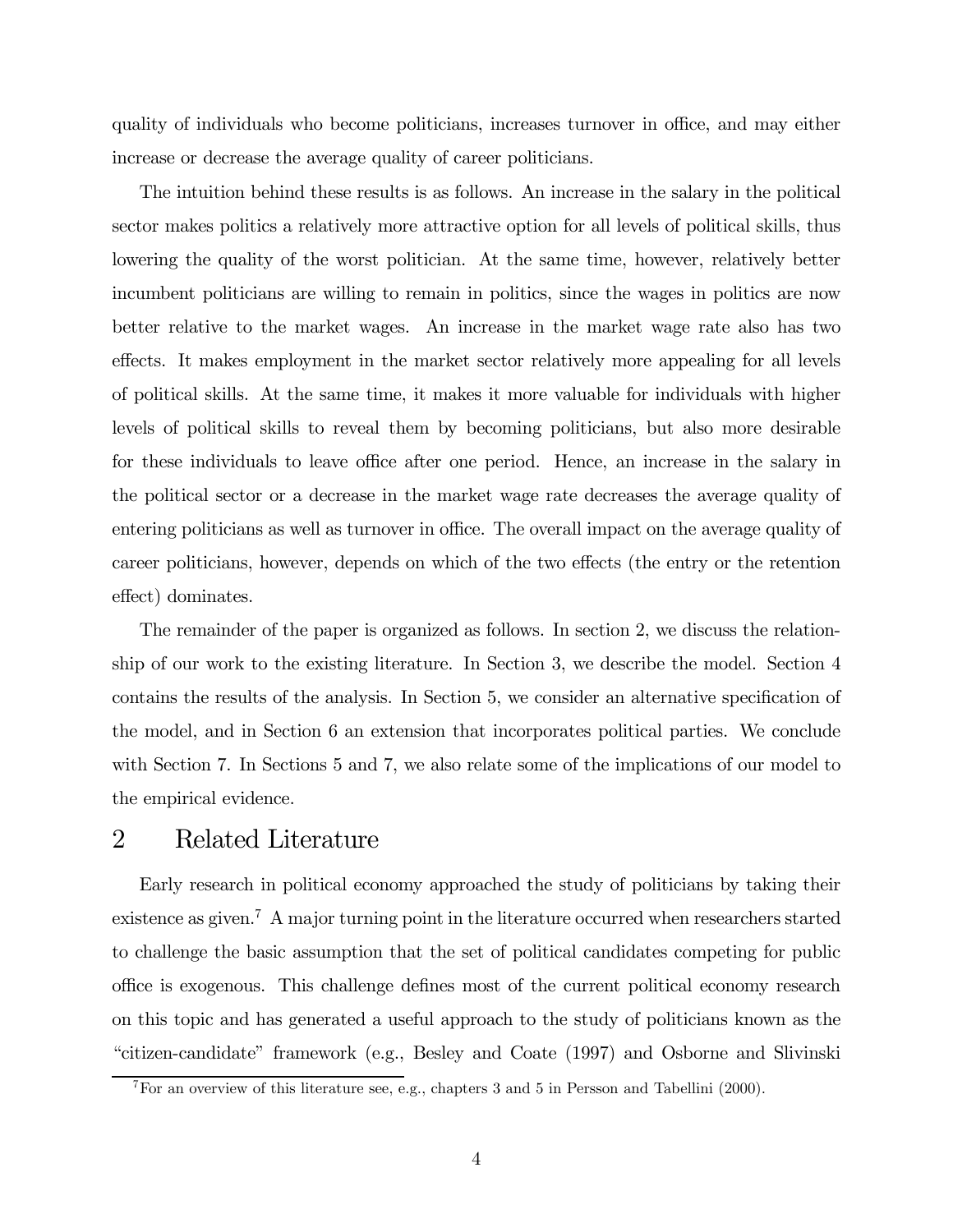(1996)). This framework removes the artificial distinction between citizens and politicians, by recognizing that public officials are selected by the voters from those citizens who choose to become politicians and stand as candidates in an election in the first place. Our paper continues in this tradition.

By treating electoral candidates as endogenous equilibrium objects, the citizen-candidate approach provides important foundations for addressing the question of who becomes a politician. In particular, the "type" of citizens who choose to run for public office in equilibrium, and hence the characteristics of elected representatives, are a function of the relative costs and benefits of becoming a politician, as well as the preferences and characteristics of the citizenry. While in the original specification proposed by Besley and Coate (1997) and Osborne and Slivinski (1996) citizens only differ with respect to their policy preferences, the basic structure has also been extended to richer environments which encompass additional dimensions of heterogeneity.<sup>8</sup>

Our analysis abstracts from heterogeneity in policy preferences. However, our results on the selection of politicians and the effects of market wages and political salaries on their career decisions are related to this literature. In particular, Caselli and Morelli (2004) and Messner and Polborn (2004) consider citizen-candidate models where individuals differ with respect to their quality as politicians, and evaluate the effect of the relative wage of elected officials on their average quality. In the model of Caselli and Morelli (2004), individuals with relatively low quality have a comparative advantage in running for public office. This constrains the options that are available to the voters and generates the possibility of equilibria where only bad politicians are elected. In their framework, increasing the salary of elected officials relative to the market wage increases the average quality of politicians.9 Similarly, in the model of Messner and Polborn (2004), it is also the case that in equilibrium bad candidates

<sup>8</sup>Another literature that addresses the issue of endogenous selection of politicians focuses on the extent to which voters can discipline elected representatives with career concerns. Important contributions to this literature, which builds on agency-theoretic frameworks with moral hazard and/or adverse selection, include Banks and Sundaram (1993, 1998), Barro (1973), Besley (2006), Ferejohn (1986) and Persson, Roland and Tabellini (1997). For a survey of the literature on political selection see Besley (2005).

 $9B$ Besley (2004) obtains a similar result in the context of a political agency model with moral hazard and adverse selection.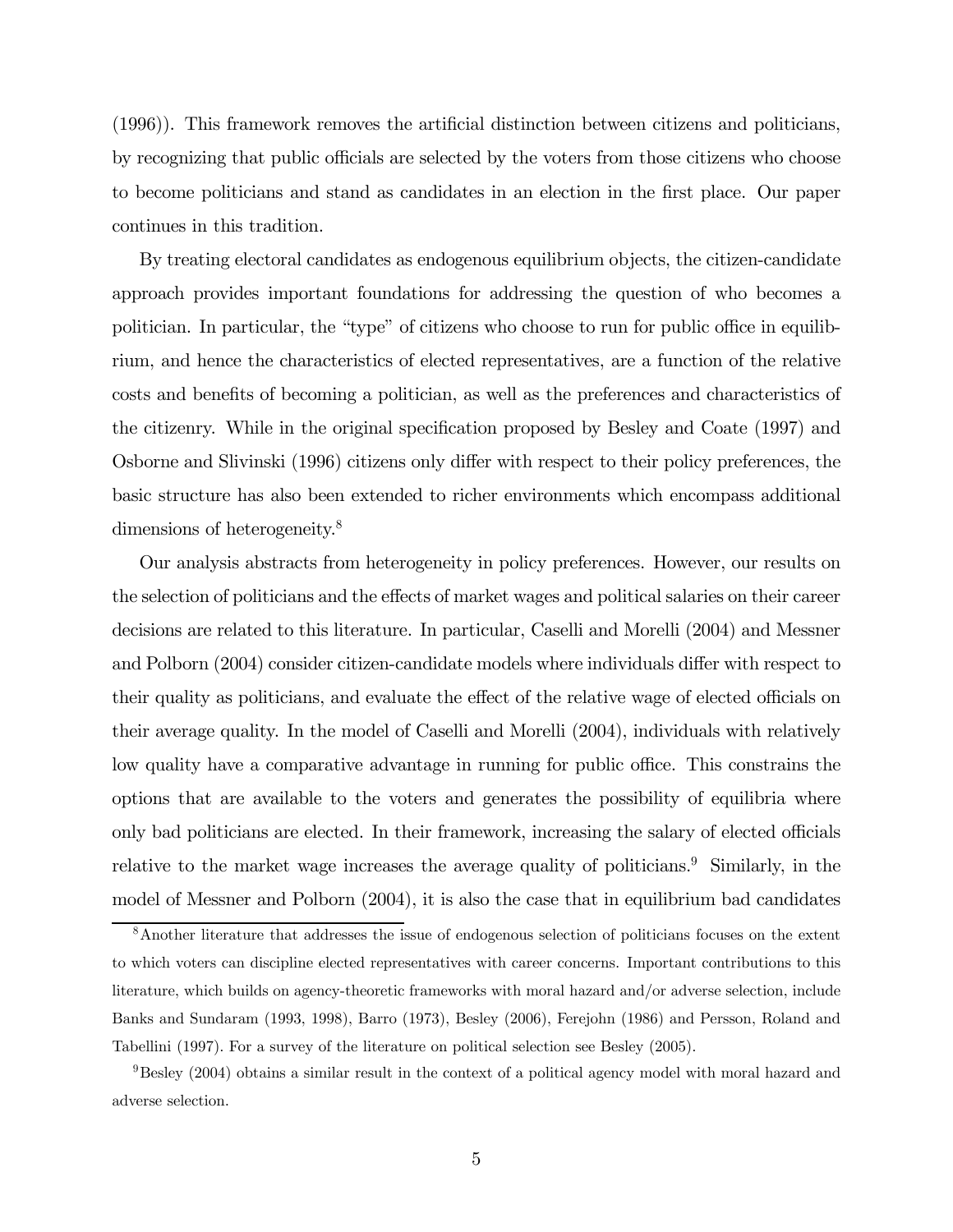are more likely to run than good ones. The equilibrium mechanism is, however, different, and relies on the fact that as long as the salary of elected officials is relatively low, high-quality individuals free-ride on low-quality ones by not running and letting them run instead. This implies a non-monotonic, U-shaped relationship between the salary of elected officials and their average quality. In contrast to our analysis, these papers are not interested in explaining the career paths of politicians, and hence do not distinguish between career politicians and political careers.

Our paper is also related to the work by Diermeier, Keane and Merlo (2005). They specify a dynamic model of career decisions of a member of the U.S. Congress, and estimate it using a newly collected data set that contains information on post-congressional employment of the members of Congress in the post-war period. Their analysis, however, focuses on the estimation of the private returns to political experience of elected politicians, and abstracts from the selection of individuals who become politicians in the first place as well as from equilibrium considerations.10

#### 3 The Model

We consider an environment where there are two sectors: the market sector and the political sector. In every period  $t = 0, 1, \dots$ , a large, finite number of individuals is born, which, for convenience of exposition, can be approximated by a continuum of measure one. Each individual lives for two periods and we let  $a \in \{1,2\}$  denote an individual's age, which is publicly observable. $^{11}$ 

Individuals are heterogeneous with respect to their market ability  $m$  and their political skills p. We let  $m \in \{l, h\}$ , where  $m = l$   $(m = h)$  denotes an individual with low (high) market ability. A measure  $1 - \phi$  of the population has high market ability with probability  $\alpha \in (0,1)$  and has no political skills, that is  $p = 0$ . A measure  $\phi \in (0,1)$  of the population is heterogeneous with respect to their political skills  $p \in [0, 1]$ , which are distributed according to a uniform distribution. The probability of having high market ability  $\pi(p)$  is positively correlated with political skills and we let  $\pi(p) = \alpha + \lambda p$ , where  $\lambda \in (0, 1 - \alpha)$  implies that

 $10$ Dal Bo, Dal Bo and Snyder (2006) provide an empirical study of the self-perpetuation of political elites in the U.S.

<sup>&</sup>lt;sup>11</sup>At time  $t = 0$  there is an initial generation of individuals with age  $a = 2$ .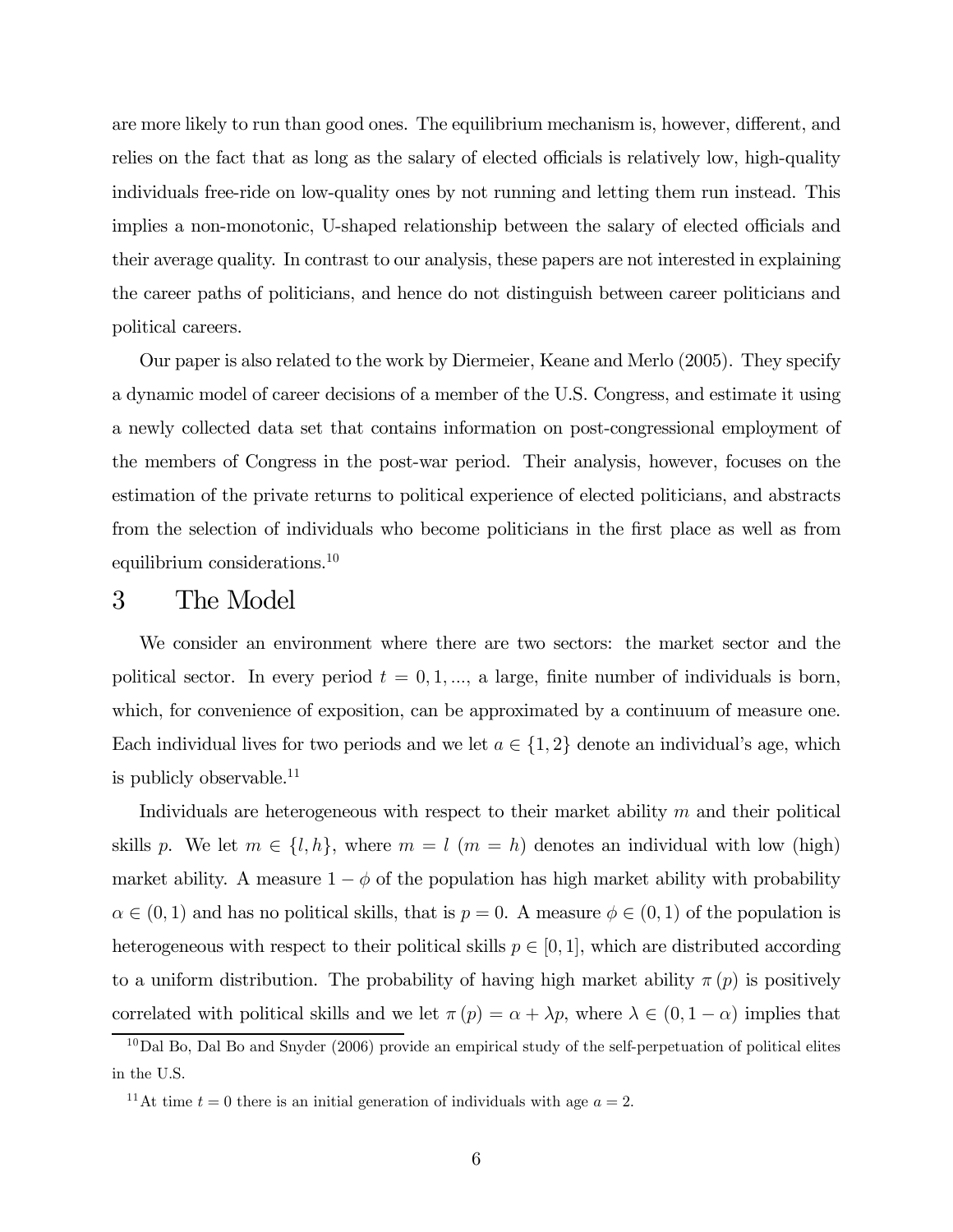$\pi(p) \in [\alpha, 1]$  for all  $p \in [0, 1]$ .<sup>12</sup> We assume that each individual only knows his own political skills, and does not know his market ability.<sup>13</sup> Also,  $\phi$ ,  $\alpha$ , and  $\lambda$  are common knowledge.

In this environment, the parameters  $\phi$  and  $\alpha$  measure the relative scarcity (or abundance) of political skills and market ability in the population, respectively, and  $\lambda$  measures the extent to which political skills and market ability are correlated.

In the first period of life, an individual can either work in the market sector or be a politician. If an individual becomes a politician, his political skills become publicly observable. Politicians may also remain in the political sector during their second and last period of life, or work in the market sector. If an individual works in the market sector, after his first period of employment his market ability is revealed with probability  $\theta \in (0,1)$ , while with probability  $1 - \theta$  it remains unknown. Individuals make their career decisions to maximize their earnings.

The market sector is perfectly competitive, and  $w_m$ ,  $m \in \{l, h\}$ , denotes the competitive wage rate associated with each market ability level. We normalize  $w_l = 0$ , and let  $w_h =$  $w > 0$ . In every period an individual works in the market sector, he is paid according to his expected (or revealed) market ability.

The political sector is characterized by a single political office that pays a politician a per-period salary s, where  $w_l \le s < w_h$  (that is,  $0 \le s < w$ ).<sup>14</sup> In addition, if a politician remains in office for two periods, in the second period he also receives a payoff  $r > 0$ . This payoff represents the monetary value of the non-pecuniary benefit associated with achieving seniority status in the political sector.

At the beginning of every period  $t = 0, 1, \dots$ , an election determines the identity of the office holder, and all individuals with age  $a = 1$  decide whether or not to run as candidates

 $14$ The analysis easily extends to the case where there are multiple independent political offices.

<sup>&</sup>lt;sup>12</sup>Hence, the fraction of individuals with high market ability conditional on having political skills is equal to  $\alpha + \lambda/2$ , while the fraction of individuals with high market ability in the overall population is  $\alpha + \phi\lambda/2$ .

<sup>&</sup>lt;sup>13</sup>We may think of political skills as "people skills," which are detectable by an individual fairly early in his life. On the other hand, it may take some work experience for an individual to realize how productive he is in the market sector. This simplifying assumption is made here to avoid the additional complications that arise in a two-dimensional signalling problem.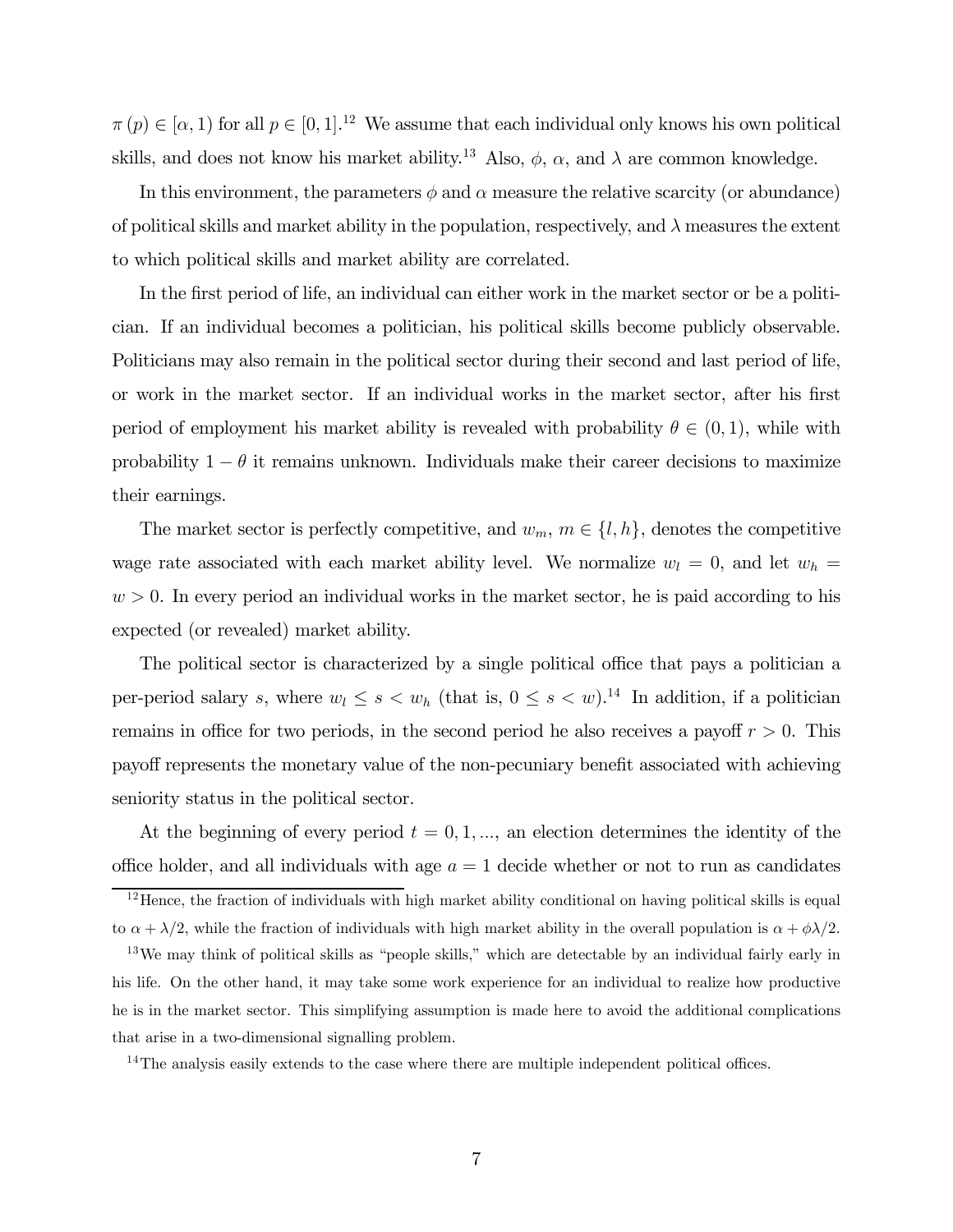for public office.<sup>15</sup> If an incumbent is in office, the politician also decides whether to rerun for a second (and last) term. Running for election is costless, and the winner is determined by plurality rule. Note that since political skills are private information, all individuals running for office are *ex ante* identical from the point of view of the voters, unless they are incumbent politicians, in which case their political skills are publicly known. The winning candidate is then in office for that period, while all other individuals work in the market sector. If nobody runs for election, the political office remains vacant for that period, and everybody works in the market sector.

While in office, a politician performs a public service. We let  $b(p) = p$  denote the public benefit generated by a politician with political skills  $p$ , to indicate that politicians with higher political skills generate higher benefits, and are thus more desirable from the point of view of the voters.16 If in a period the political office remains vacant, then no benefit is generated that period. We assume that the public benefit generated by a politician in office does not affect the career decisions of individuals, but only affects the behavior of voters.<sup>17</sup>

<sup>15</sup>The assumption that individuals can enter the political sector only in their first period of life is without loss of generality, and is made here to simplify the exposition. In particular, it rules out a situation where individuals work in the market sector for one period, realize their market ability, and then try to enter the political sector. While this situation does not affect the equilibrium (since the only individuals who would want to do so are those with low realized market ability, and voters would never elect such individuals), dealing with it introduces additional notation without adding anything to the analysis. In particular, in our model it would never be the case that in equilibrium individuals work in the market sector, realize that they have high market ability, and then run for election to public office.

<sup>16</sup>The assumption that the benefit function  $b(p)$  is linear is inconsequential. Since it simplifies notation, it is made here for expositional convenience.

 $17$ In other words, we assume that the public benefit generated by a politician is of second order when compared with an individual's earnings. The main role of this assumption is to rule out situations where individuals may choose not to become politicians simply because they may compromise the chances of better politicians, or politicians may choose to remain in office simply because they worry that if they were to leave they may be replaced by worse politicians. While potentially interesting, we believe these considerations are of secondary importance for the career choices of politicians. For models where individuals take into account the "external" effects of their decisions to run for public office, see, e.g., Caselli and Morelli (2004) and Messner and Polborn (2004).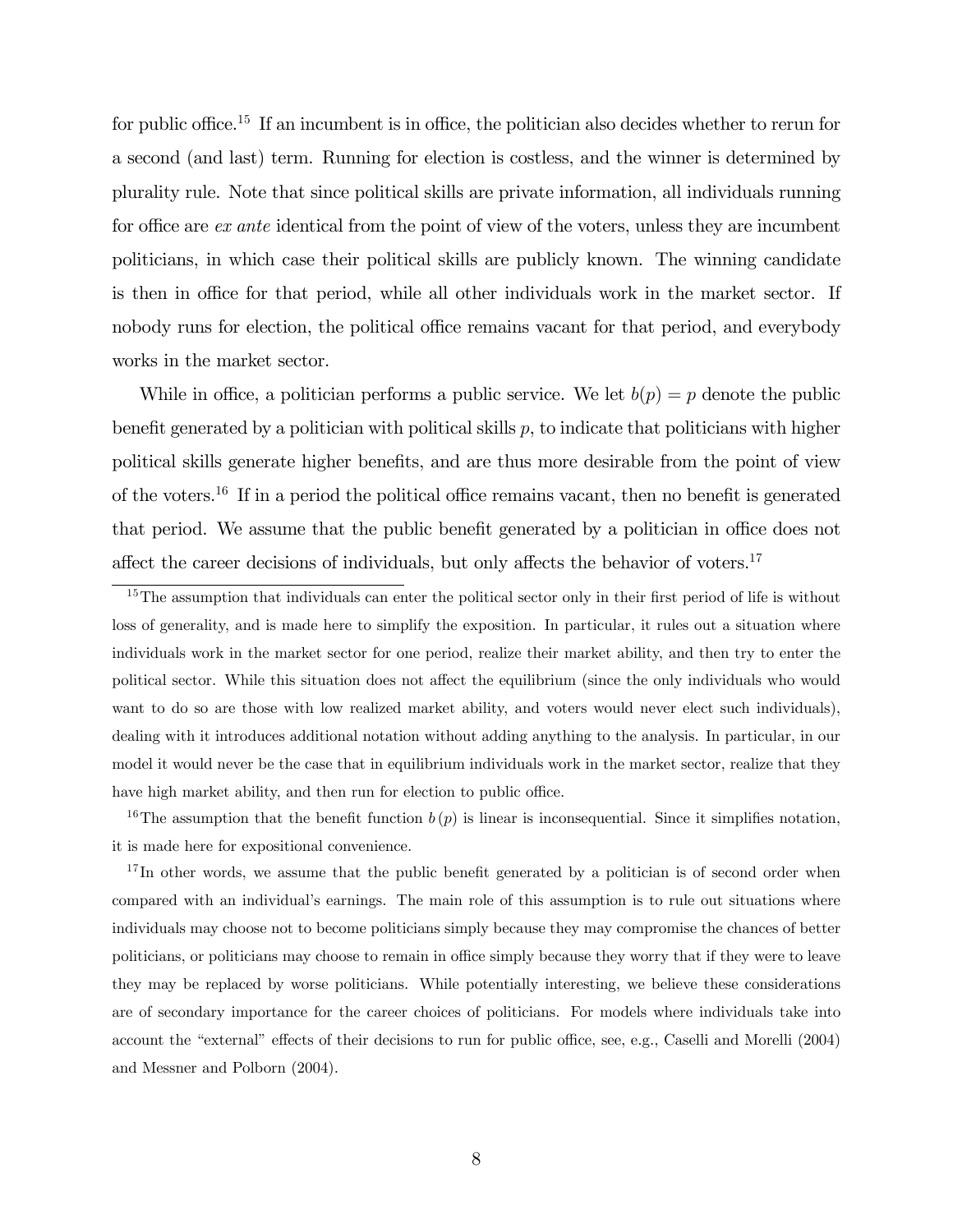#### 4 Results

The model described in Section 3 defines a game of incomplete information. The players are the individuals, who in their first period of life have to decide whether to run as candidates for public office, and, in the event they are elected to office, in the second period must then decide whether to rerun for a second term. In addition, in each of their two periods of life individuals have to decide how to vote. We restrict attention to equilibria where the players use weakly undominated strategies, and their beliefs are consistent with equilibrium play.<sup>18</sup>

The following restrictions on the model parameters  $\alpha$ ,  $\lambda$ ,  $\theta$ , s, r and w are necessary and sufficient for existence and uniqueness of an equilibrium with both career politicians and political careers.

Assumption A1:  $s \in (k w, \overline{k} w)$ , where  $k \equiv \frac{2\alpha + (2-\theta)\phi\lambda - 2\lambda(1-\theta)}{2}$  and  $\overline{k} \equiv k + \lambda(1-\theta)$ ; and  $r > \frac{(2-\theta)((2\alpha+\phi\lambda)w-2s)}{2(1-\theta)}$ .

The equilibrium has the following properties: In every period  $t = 0, 1, \dots$ , all individuals with  $a = 1$  and political skills  $p \geq p^*$  run for office, where

$$
p^* = \frac{2\alpha w + (2 - \theta)\phi\lambda w - 2s}{2\lambda(1 - \theta)w} \in (0, 1).
$$
 (1)

One of these individuals is elected to office whenever no incumbent is running in the election, or the incumbent running has political skills  $p < (1 + p^*)/2$ . Only incumbent politicians with political skills  $p \in [(1+p^*)/2, \min\{p^{**}, 1\}]$  are successful in their reelection bid, where

$$
p^{**} = \frac{s + r - w\alpha}{w\lambda} > \frac{1 + p^*}{2},\tag{2}
$$

and  $p^{**}$  < 1 if and only if the potential market wage of the best incumbent politician (i.e., a politician with skills  $p = 1$ ) exceeds its total return from a second term in office (i.e.,  $s + r < (\alpha + \lambda) w$ ). If  $p^{**} < 1$ , incumbents with political skills  $p > p^{**}$  do not rerun for a second term in office.

In equilibrium, politicians with skills  $p \in [(1 + p^*)/2, \min\{p^{**}, 1\}]$  remain in office for two periods (i.e., they are career politicians); politicians with skills  $p \in [p^*, (1 + p^*)/2)$ 

<sup>&</sup>lt;sup>18</sup>Throughout the analysis, we also assume that if an individual is indifferent between running and not running for office, he chooses to run. This assumption is without loss of generality.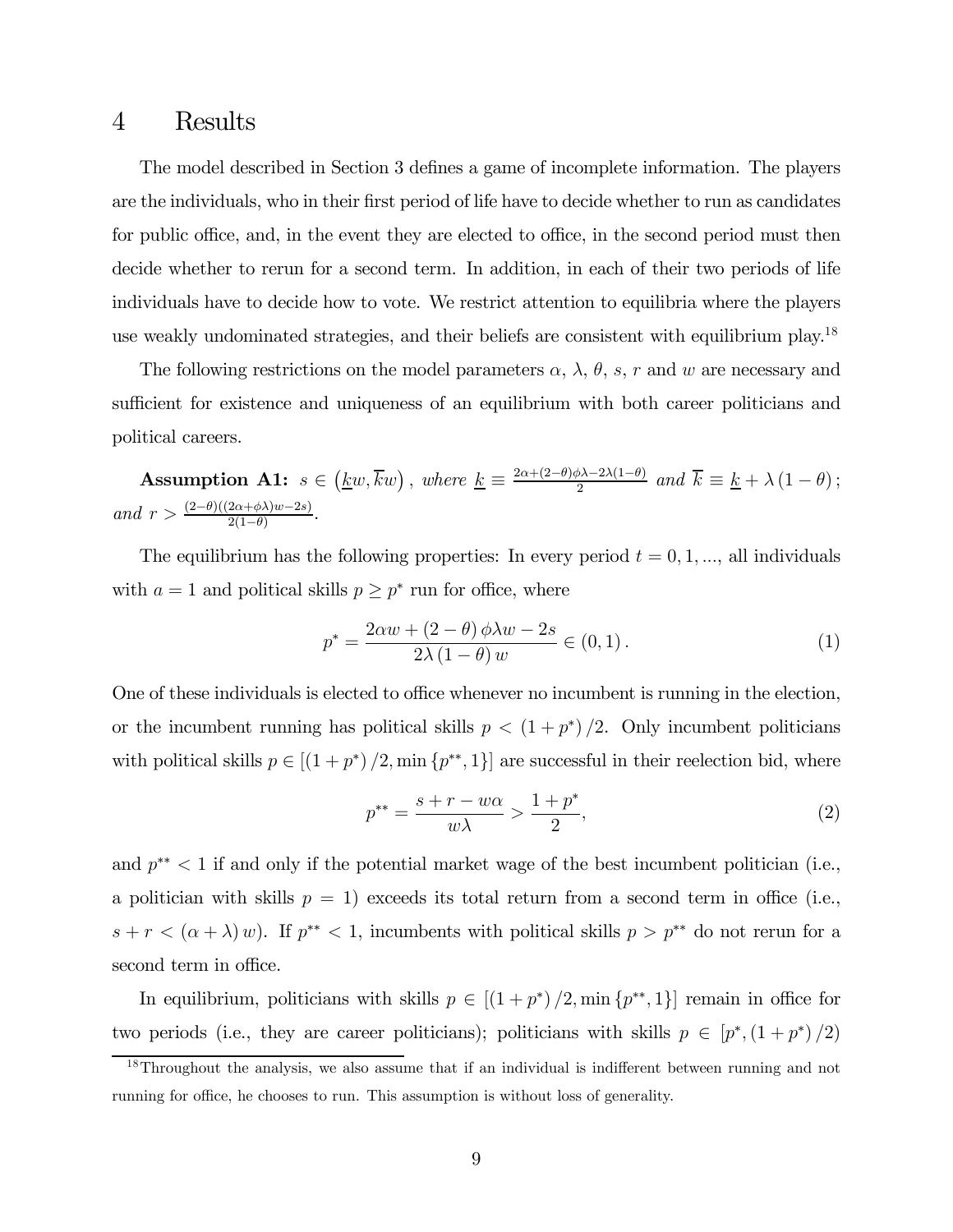only remain in office for one period in spite of the fact that they would prefer to be career politicians, since the voters do not confirm them for a second term (i.e., they have involuntary political careers); and if  $p^{**} < 1$ , politicians with skills  $p \in (p^{**}, 1]$  deliberately choose to work in the market sector in the second period in spite of the fact that the voters would retain them in office for two periods (i.e., they have voluntary political careers). Note that, when in equilibrium there are both voluntary and involuntary political careers, individuals with voluntary political careers have relatively better political skills than career politicians, although the political skills of career politicians are still better than average. An illustration of the equilibrium in the two possible situations where  $p^{**} < 1$  and  $p^{**} \geq 1$  is depicted in Figures 1 and 2, respectively, where CP denotes career politicians and VPC and IPC voluntary and involuntary political careers, respectively.

The formal definition of the game and of the equilibrium is contained in the Appendix. Here, we provide a more informal characterization of the equilibrium outcome. If an individual works in the market sector, his first-period wage is based on the expected market ability in the population, since neither his market ability nor his political skills are observable. In the second period of employment, on the other hand, an individual's expected wage depends on his own expected market ability, since his market ability, which is correlated with his (privately known) political skills, is revealed with some probability. If, instead, an individual is a politician in his first period of life, his potential second-period wage in the market sector depends on his expected market ability conditional on his political skills (which, because of his experience in the political sector, are publicly known). Since a politician can always decide not to seek reelection and instead work in the market sector in his second period of life, his potential second-period wage in the market sector determines his reservation wage in the second period.

It follows that the cost for an individual of becoming a politician is equal to the difference between the first-period market wage that is forgone by not working in the market sector and the political salary,  $(\alpha + \phi \lambda/2) w - s$ . The return is not smaller than the (possibly) higher market earnings in the second period after political skills are revealed,  $(\alpha + \lambda p) w$  −  $((1 - \theta)(\alpha + \phi \lambda/2) + \theta (\alpha + \lambda p)) w.$ 

Consider first the scenario where a politician works in the market sector after having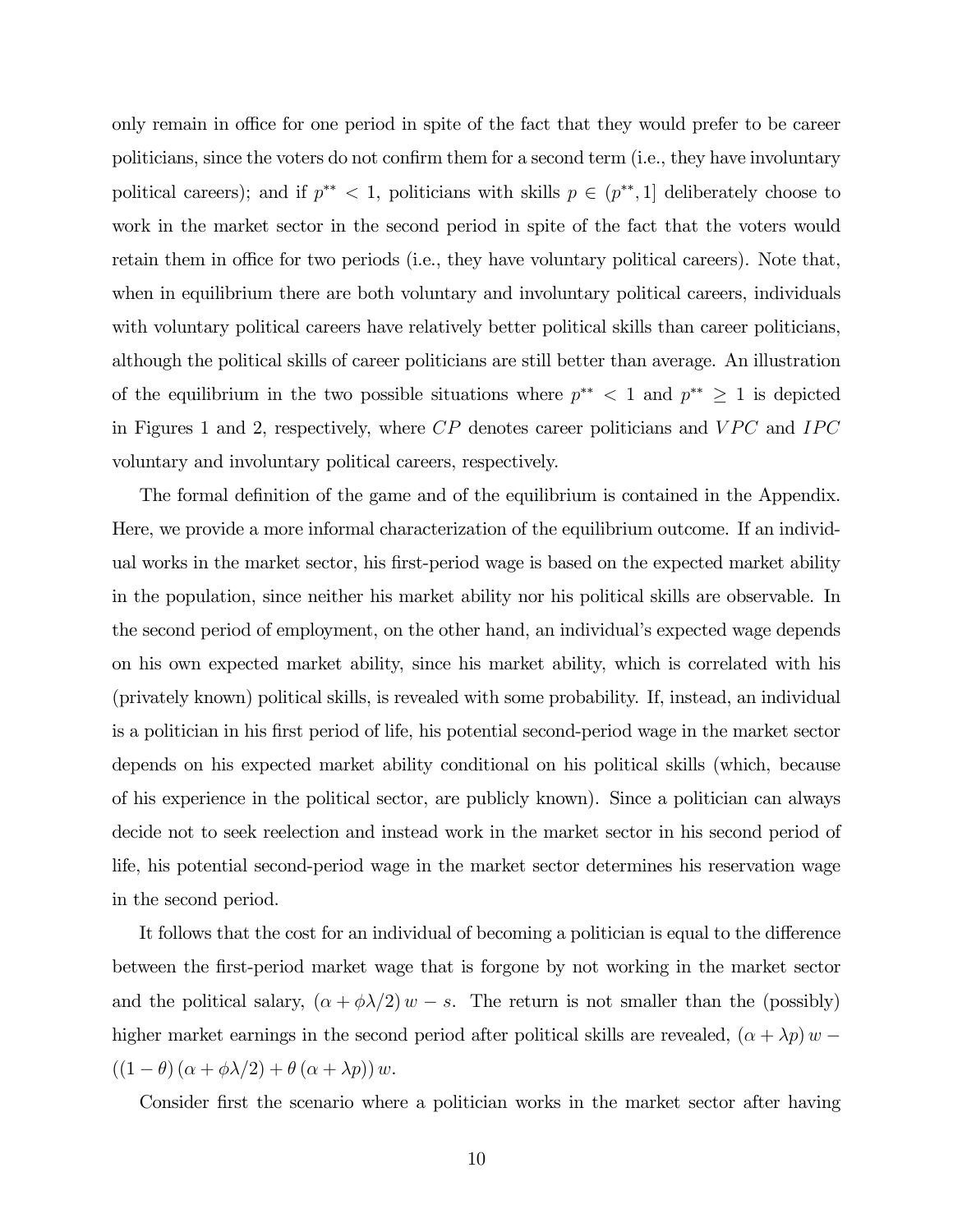been in office for one period. While the cost of becoming a politician does not depend on an individual's political skills, the return is increasing in his political skills. Hence, individuals with relatively high political skills would certainly find it worthwhile to become politicians. In particular, for an individual with political skills  $p$ , his expected lifetime earnings if he chooses to work in the market sector are

$$
\left(\left(\alpha + \frac{\phi\lambda}{2}\right) + (1-\theta)\left(\alpha + \frac{\phi\lambda}{2}\right) + \theta\left(\alpha + \lambda p\right)\right)w = \left(2\alpha + (2-\theta)\frac{\phi\lambda}{2} + \theta\lambda p\right)w,
$$

while his expected lifetime earnings if he is elected to office and then works in the market sector in the second period are  $s + (\alpha + \lambda p) w$ . Hence, the individual would for sure like to become a politician regardless of whether he would then remain in office for two periods or work in the market sector after serving in office for one period if and only if

$$
\left(2\alpha + (2-\theta)\frac{\phi\lambda}{2} + \theta\lambda p\right)w \leq s + (\alpha + \lambda p)w,
$$

that is,

$$
p \ge \frac{2\alpha w + (2 - \theta)\phi\lambda w - 2s}{2\lambda(1 - \theta) w} = p^*.
$$

Note that  $p^* \in (0, 1)$  if and only if  $s \in (\underline{kw}, \overline{kw})$ .

If confirmed in office by the voters, however, the second-period earnings of an incumbent politician who remains in office for two periods are equal to  $s + r$ . Hence, a politician would prefer to remain in office for two periods rather than work in the market sector in his second period of life if and only if

$$
s + r \leq (\alpha + \lambda p) w,
$$

that is,

$$
p \le \frac{s + r - w\alpha}{w\lambda} = p^{**}.
$$

Note that  $p^{**}$  >  $(1+p^*)/2$  if and only if

$$
r > \frac{\left(2 - \theta\right)\left(\left(2\alpha + \phi\lambda\right)w - 2s\right)}{2\left(1 - \theta\right)}.
$$

Since  $p^{**} > p^*$ , it follows that all individuals with political skills  $p \in [0, p^*)$  would like to become politicians only if they would then be confirmed by the voters to a second term in office. But, if an individual with political skills  $p = 0$  were to serve in office for one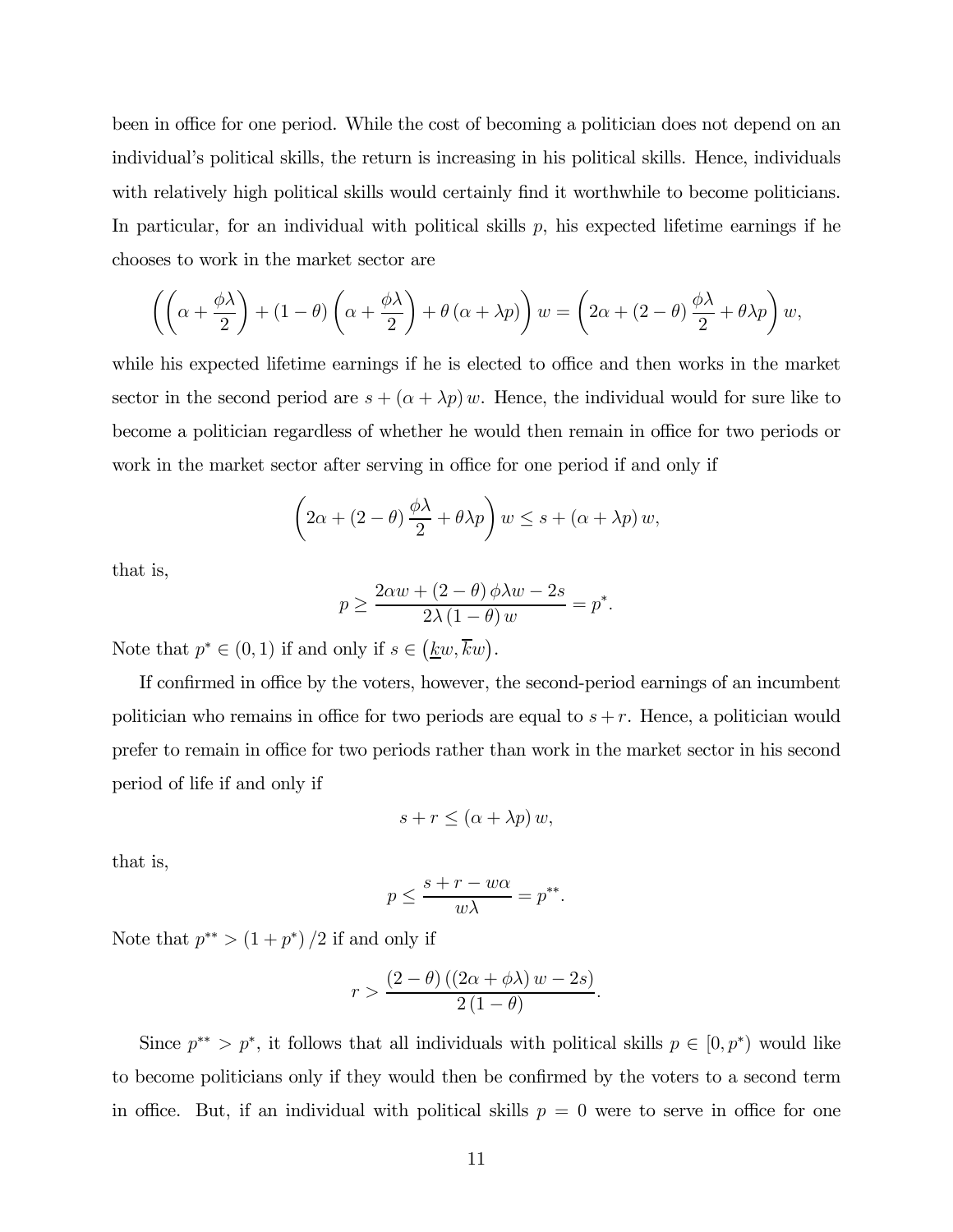period, he would not be confirmed by the voters. In fact, suppose that all individuals run for office in their first period of life regardless of their political skills. Since political skills are private information, the voters would then form expectations about the quality of the pool of candidates. In particular, from the point of view of the voters all candidates are ex-ante identical, and the expected political skills of a generic candidate would be equal to  $\phi/2$  (i.e., the average political skills in the overall population). It follows that all incumbents with political skills  $p < \phi/2$  would not be confirmed in office by the voters (since the voters would be better off by replacing the incumbent with a random draw from the new generation of potential politicians), and hence these individuals would be better off by not running for office to begin with, and instead enter the market sector in their first period of life. In fact, this argument implies that given the expected quality of the pool of candidates, the voters would never confirm in office an incumbent with political skills lower than the average in the pool. Therefore, in equilibrium, the only individuals who run for office in their first period of life are those with political skills  $p \in [p^*, 1]$ .

Since  $p^*$  represents the equilibrium lower bound on the political skills of individuals who would want to become politicians, it pins down the "outside option" available to the voters if they choose not to confirm an incumbent politician to a second term in office. In particular, it implies that in equilibrium the voters confirm an incumbent only if his political skills are greater than or equal to  $(1 + p^*)/2$ . Hence, individuals with political skills  $p \in [p^*, (1 + p^*)/2) \cup (p^{**}, 1]$  want to become politicians so that they can reveal their political skills and increase their earnings in the market sector. Individuals with political skills  $p \in [(1+p^*)/2, p^{**}]$ , on the other hand, want to enter the political sector because of the non-pecuniary rewards from being career politicians.

Turning attention to the equilibrium comparative statics, we assess the effects of the parameters of the model on the average skills of politicians and their careers. Let

$$
\widehat{p} = \frac{1+p^*}{2}
$$
 and  $\widehat{p}_{CP} = \frac{1+p^*+2\min\{p^{**},1\}}{4}$ 

denote the equilibrium average skills of first-term politicians and of career politicians, respectively. Also, for the case where both voluntary and involuntary political careers occur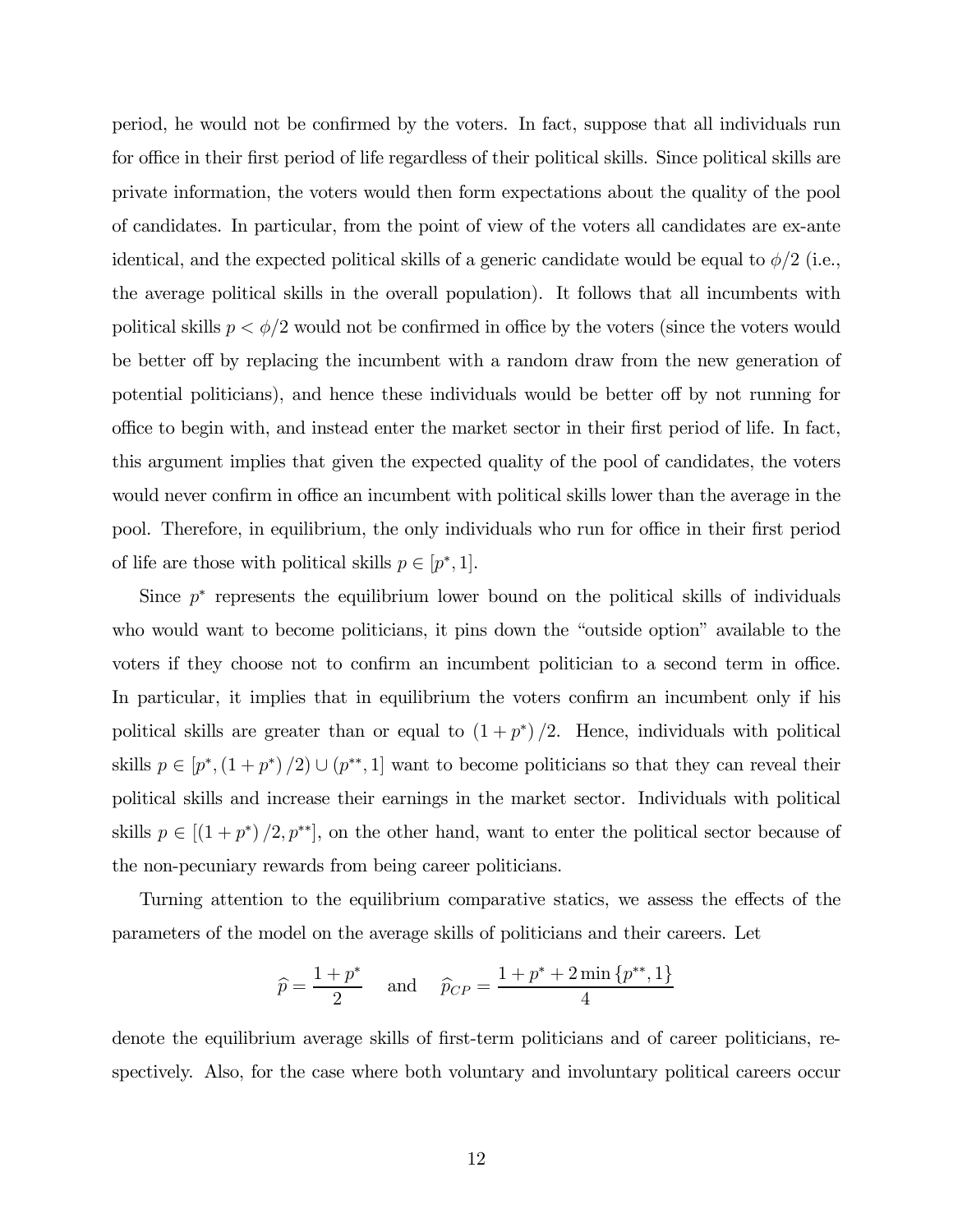in equilibrium (i.e.,  $p^{**} < 1$ ), let

$$
\widehat{p}_{IPC} = \frac{1+3p^*}{4} \quad \text{ and } \quad \widehat{p}_{VPC} = \frac{1+p^{**}}{2}
$$

denote the average skills of individuals with involuntary and voluntary political careers, respectively (where  $\widehat{p}_{IPC} < \widehat{p}_{CP} < \widehat{p}_{VPC}$ ), and

$$
\tau = \frac{(\hat{p} - p^*) + (1 - p^{**})}{1 - p^*} = \frac{1}{2} + \frac{1 - p^{**}}{1 - p^*}
$$

denote the fraction of politicians who leave the political sector after one period in office (either voluntarily or involuntarily), which measures turnover in the political sector.19

The Appendix contains all of our comparative statics results. Here, we focus on the effects of (monetary as well as non-pecuniary) incentives on the quality of politicians and their career paths. In equilibrium, we have that

$$
\frac{\partial \widehat{p}}{\partial w} > 0, \frac{\partial \widehat{p}}{\partial s} < 0, \frac{\partial \widehat{p}}{\partial r} = 0,
$$

and

$$
\frac{\partial \widehat{p}_{IPC}}{\partial w} > 0, \frac{\partial \widehat{p}_{IPC}}{\partial s} < 0, \frac{\partial \widehat{p}_{IPC}}{\partial r} = 0.
$$

If  $p^{**} \geq 1$ , the same comparative statics results also hold for  $\widehat{p}_{CP}$ . If  $p^{**} < 1$ ,

$$
\frac{\partial \widehat{p}_{VPC}}{\partial w} < 0, \frac{\partial \widehat{p}_{VPC}}{\partial s} > 0, \frac{\partial \widehat{p}_{VPC}}{\partial r} > 0,
$$
\n
$$
\frac{\partial \widehat{p}_{CP}}{\partial w} > 0 \text{ if and only if } \theta > \frac{s + 2r}{2(s + r)}, \frac{\partial \widehat{p}_{CP}}{\partial s} > 0 \text{ if and only if } \theta < \frac{1}{2}, \frac{\partial \widehat{p}_{CP}}{\partial r} > 0,
$$

and

$$
\frac{\partial \tau}{\partial w} > 0, \frac{\partial \tau}{\partial s} < 0, \frac{\partial \tau}{\partial r} < 0.
$$

The intuition for these results is as follows. An increase in s (or a decrease in w) increases the return to becoming a politician relative to the cost for all levels of political skills, thus increasing  $p^*$  and hence  $\hat{p}$ . In particular, it makes politics a more attractive option relative to employment in the market sector for all individuals, thus lowering the average quality of entering politicians. In addition, a decrease in  $w$  (or an increase in  $s$ ) decreases the secondperiod market wage relative to the political earnings for all levels of political skills, thus

<sup>&</sup>lt;sup>19</sup>Note that if  $p^{**} \geq 1$ , turnover is constant and is equal to 1/2.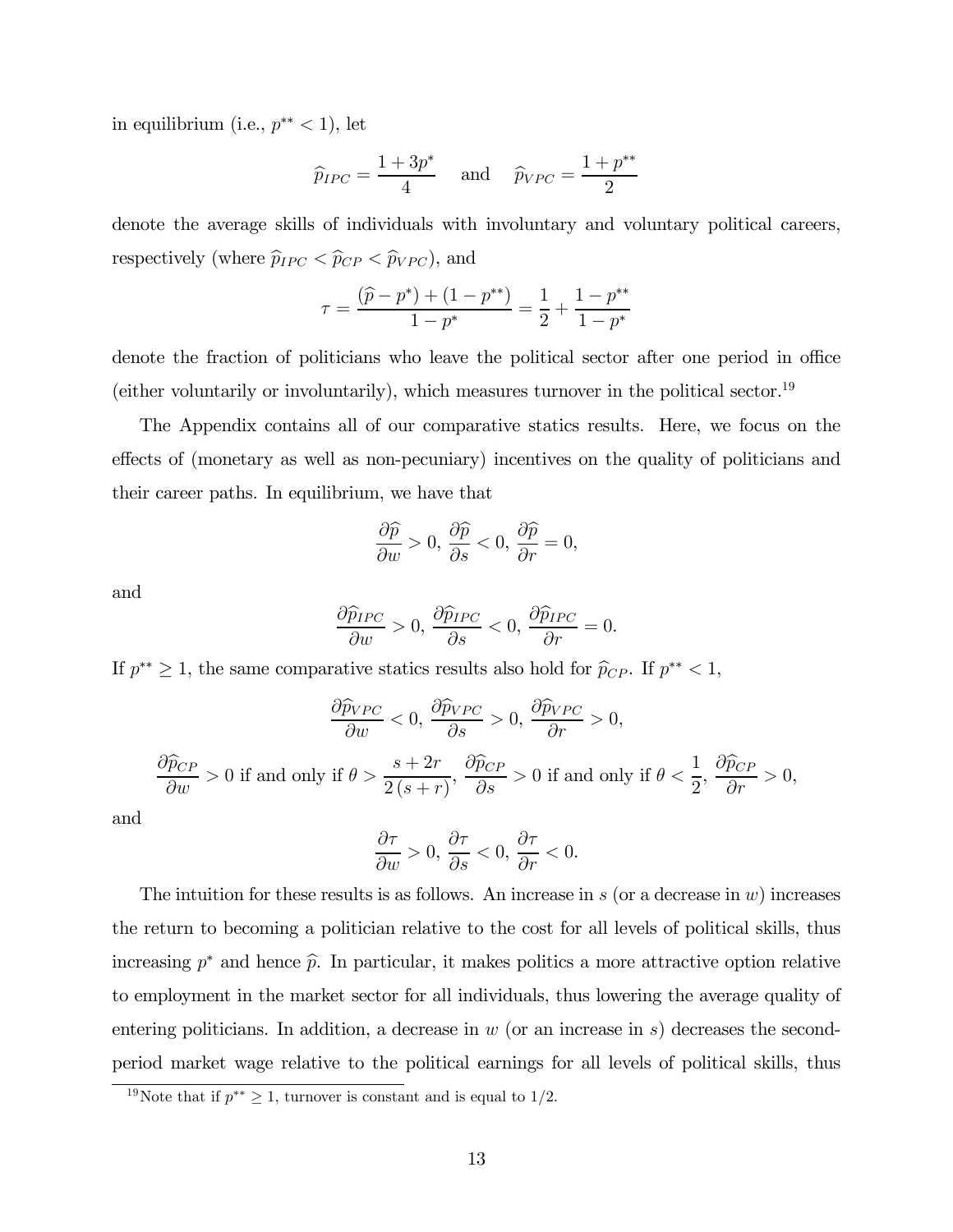making it more desirable for politicians to remain in office for two periods. In our model, the possibility of voluntary political careers is generated by the fact that, after serving for one period in the political office, individuals with relatively high political skills may work in the market sector in the second period at a wage that exceeds the total compensation they can receive by remaining in the political sector. When  $p^{**} < 1$ , an increase in s or a decrease in w induces an increase in  $p^{**}$ , and hence an increase in the average quality of politicians who serve in office for one period and then voluntarily leave politics to work in the market sector,  $\widehat{p}_{VPC}$ . Overall, the combination of the effect of an increase in s or a decrease in w on  $p^*$ (entry effect), and the effect on  $p^{**}$  (retention effect), results in a reduction in the amount of turnover in the political sector,  $\tau$ , and either an increase or a decrease of the average quality of career politicians,  $\widehat{p}_{CP}$ .

The effect on turnover is due to the fact that the pool of potential politicians expands and fewer politicians leave the political sector (either voluntarily or because of electoral defeat). The effect on the average quality of career politicians depends on the "transparency" of the market sector  $\theta$  (i.e., the likelihood that market ability is revealed after one period of employment in the market sector). If the transparency is low,  $\hat{p}_{CP}$  increases. While if it is high,  $\hat{p}_{CP}$  decreases. The reason for these results is that the return to an individual of becoming a politician is decreasing in  $\theta$ . In other words, the more likely it is that employment in the market sector directly reveals market ability, the lower the "signalling" value of political experience. Hence, when  $\theta$  is small (i.e.,  $\theta < 1/2$ ), the entry effect of an increase in s or a decrease in  $w$  induced by a relative increase in the first-period payoff of a politician is weaker than the retention effect in the second period, while the opposite is true when  $\theta$  is large (i.e.,  $\theta > (s + 2r)/2 (s + r)$ ).<sup>20</sup>

Another interesting result that emerges from our equilibrium comparative statics is that an increase in the non-pecuniary benefits from remaining in office for two periods,  $r$ , does not affect the set of people who run for office and hence the average quality of entering politicians, but increases the average quality of career politicians and decreases turnover in office.

<sup>&</sup>lt;sup>20</sup>Note that for an intermediate range of values for  $\theta$  (i.e.,  $\theta \in (1/2, (s+2r)/2(s+r))$ ),  $\hat{p}_{CP}$  decreases with both s and w.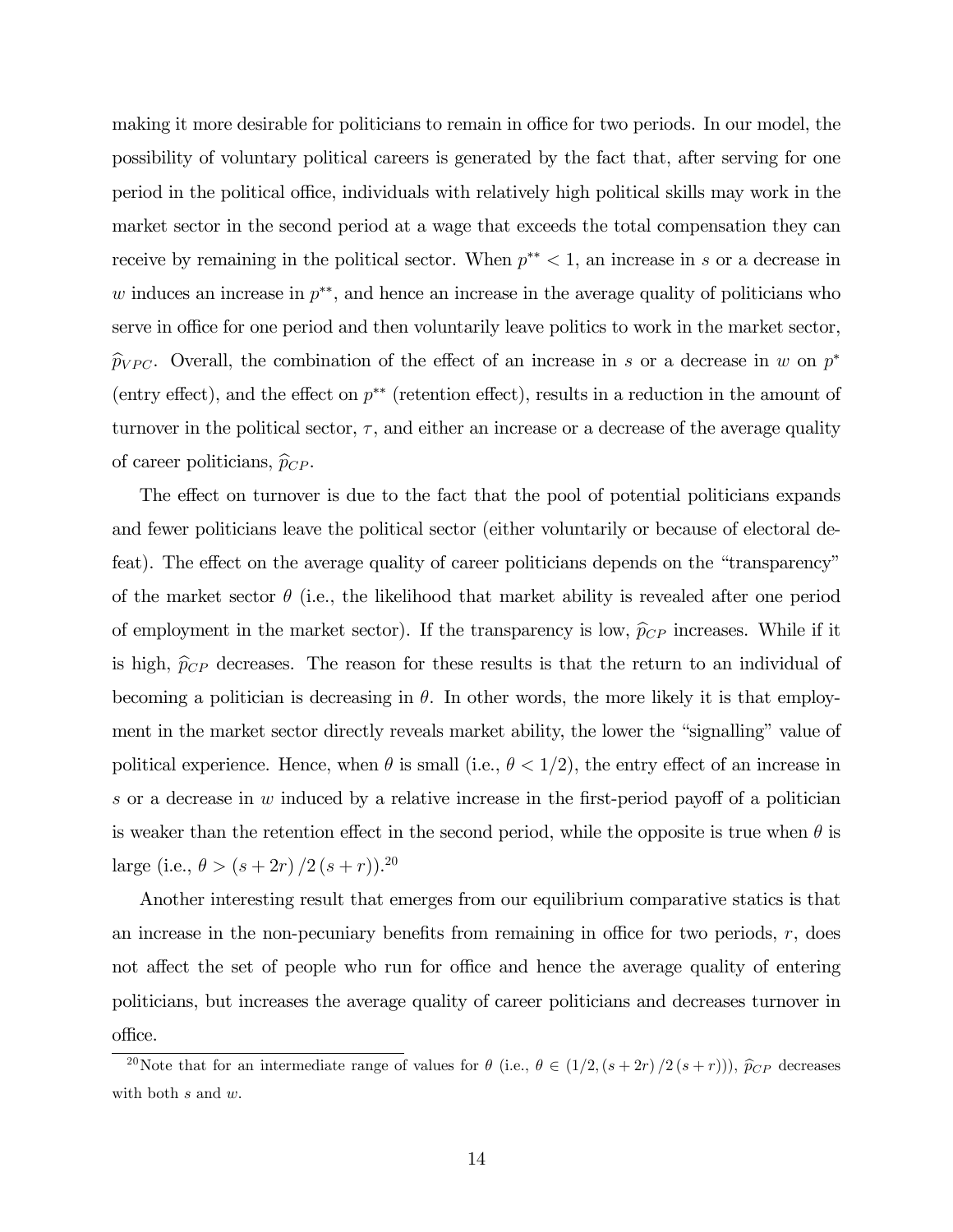### 5 An Alternative Model

In the model described in Section 3, political experience has an indirect effect on market wages induced by the positive correlation between political skills and market ability. However, political experience may also be directly productive in the market sector, for example because of the connections politicians establish during their tenure in office. These connections (and more generally a direct knowledge of the political system or "political human capital"), may be valuable to potential employers, like for example lobbying firms (see, e.g., Mattozzi and Merlo (2007)), and may also induce politicians to have political careers.

To explore this issue we consider here an alternative specification of our model where individuals are heterogeneous only with respect to their political skills, and experience in the political sector makes these skills productive in the market sector. In particular, suppose that all individuals have the same market ability, and can work in the market sector at a per-period wage q, regardless of their age. In addition, an experienced politician with political skills  $p$  (i.e., an individual who serves in the political office for one term during which his political skills become publicly observable), can work in the market sector in his second period of life and earn  $vp$ , where v is the rental price of political skills in the market sector for individuals with politician experience. All other features of the model remain the same as in Section 3, except that the only relevant parameters are now  $s, r, v$ , and  $q$ , and suppose the following restrictions hold:

# Assumption A2:  $s \in (2q - v, 2q)$  and  $r > \frac{v+2q-3s}{2}$ .

Give Assumption A2, the alternative model described here has a unique equilibrium with both career politicians and political careers. The equilibrium has the following properties: In every period  $t = 0, 1, ...,$  all individuals with  $a = 1$  and political skills  $p \geq p'$  run for office, where

$$
p' = \frac{2q - s}{v} \in (0, 1).
$$
 (3)

One of these individuals is elected to office whenever no incumbent is running in the election, or the incumbent running has political skills  $p < (1 + p')/2$ . Only incumbent politicians with political skills  $p \in [(1 + p')/2, \min\{p'', 1\}]$  are successful in their reelection bid, where

$$
p'' = \frac{s+r}{v} > \frac{1+p'}{2},\tag{4}
$$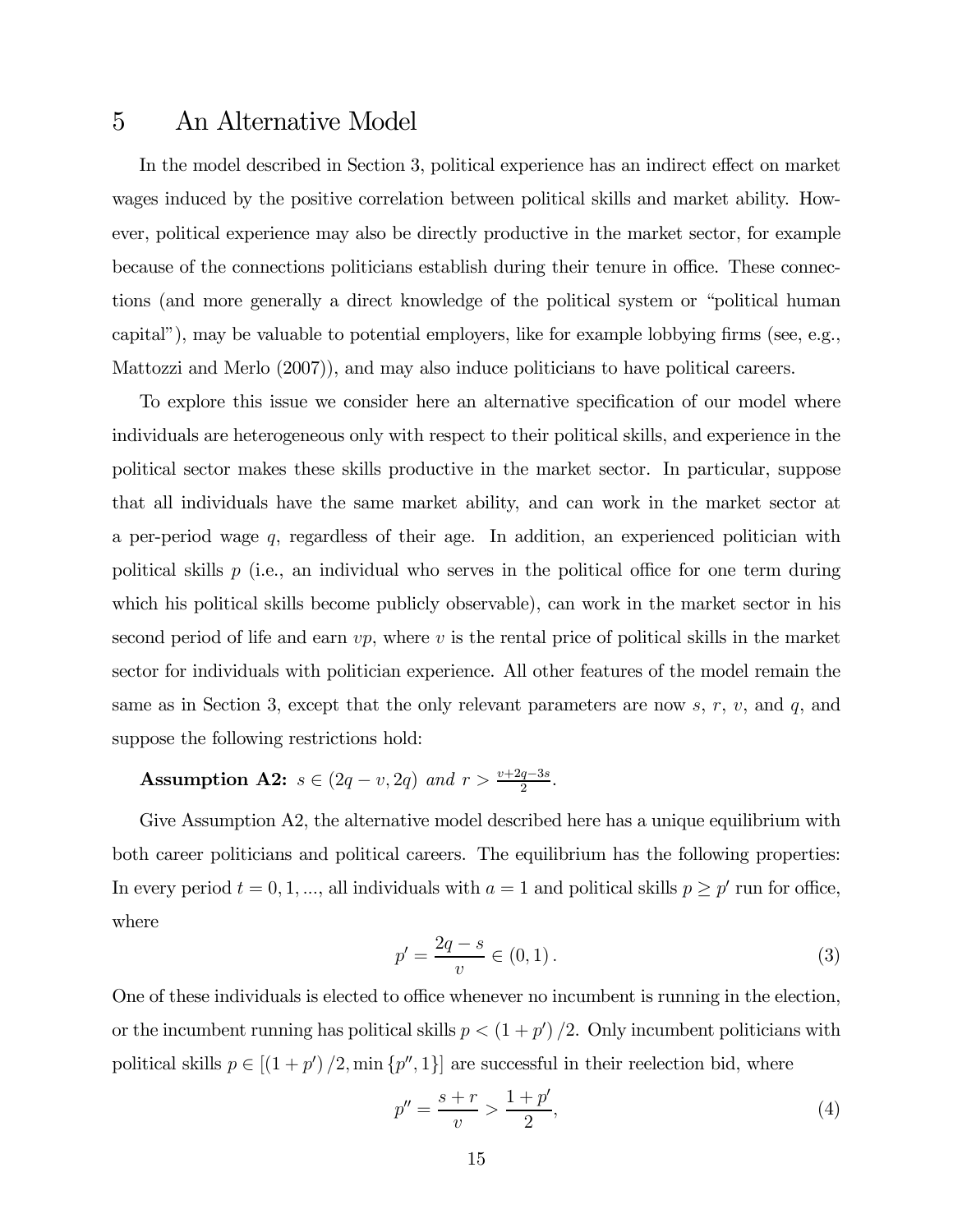and  $p'' < 1$  if and only if  $s + r < v$ . If  $p'' < 1$ , incumbents with political skills  $p > p''$  do not rerun for a second term in office.

In equilibrium, politicians with skills  $p \in [(1+p')/2, \min\{p'', 1\}]$  remain in office for two periods (i.e., they are career politicians); politicians with skills  $p \in [p', (1 + p')/2)$  only remain in office for one period in spite of the fact that they would prefer to be career politicians, since the voters do not confirm them for a second term (i.e., they have involuntary political careers); and if  $p'' < 1$ , politicians with skills  $p \in (p'', 1]$  deliberately choose to work in the market sector in the second period in spite of the fact that the voters would retain them in office for two periods (i.e., they have voluntary political careers).<sup>21</sup>

Many of the comparative statics results are also similar to the ones presented in Section 4 above, although there are also important differences. In particular, when in equilibrium there are career politicians as well as voluntary and involuntary political careers, an increase in s decreases the average quality of individuals who become politicians, decreases turnover in office, but always increases the average quality of career politicians. Moreover, an increase in the general market wage rate  $q$  increases the average quality of individuals who become politicians, increases turnover in office, and always increases the average quality of career politicians. An increase in the rental price of political skills in the market sector,  $v$ , decreases the average quality of individuals who become politicians, increases turnover in office, and decreases the average quality of career politicians.

Whether experience in the political sector has mainly a direct effect on wages in the market sector (via the accumulation of political human capital), or an indirect effect (via signalling), is clearly an empirical question. In the context of the simple environment considered here, where individuals only live for two periods, both models have similar implications with respect to the careers of politicians. The equilibrium mechanisms, however, are quite different, and would generate different predictions in more general environments where individuals can work for more than two periods. In particular, the model with political human capital implies that the wages of politicians in the market sector should gradually increase with political experience (given by the number of periods a politician remains in office),

 $21$ The derivation of these results and their intuition entail simple extensions of the arguments illustrated above and are therefore omitted.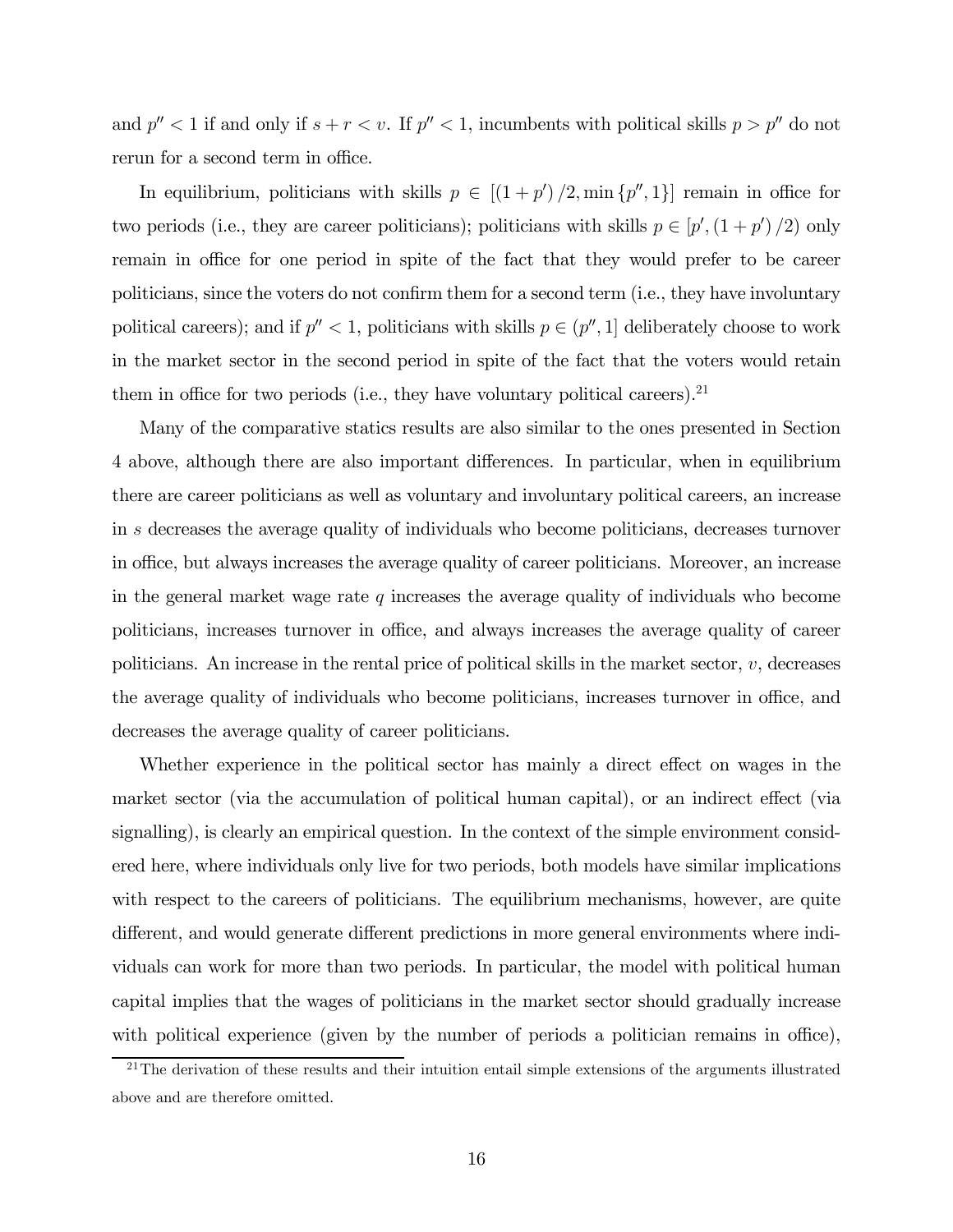while the signalling model implies that we should observe a jump in wages after entry in the political office with no further wage growth as political experience increases. The empirical findings of Diermeier, Keane and Merlo (2005) provide evidence in support of the signalling interpretation. In fact, they find that while the first term in Congress significantly increases post-congressional wages in the private sector, the marginal effect of additional congressional experience is negligible. $^{22}$ 

### 6 A Model with Political Parties

An interesting extension of our framework consists of modeling the role of political parties in the selection of candidates for public office. Consider a situation where, whenever the public office is vacant, an infinitely-lived party may nominate a candidate subject to the voters' approval, and information about political skills is asymmetric. In particular, suppose that the party can observe the political skills of potential politicians, while voters can only observe the political skills of politicians after they are in office.<sup>23</sup> Suppose further that in addition to performing a public service, while in office partisan career politicians also engage in activities that generate private benefits to their party, with relatively more skilled politicians generating higher benefits. The party may therefore offer rewards to its politicians in order to induce them to stay in politics, provided they are confirmed in office by the voters. For example, experienced politicians engage in fund-raising activities on behalf of their party, which may reward them with a variety of valuable posts within its organization as their seniority increases (e.g., committee membership, group leadership, etc.). The difference between the private benefit a politician generates to the party and the transfer paid by the party to the politician represents the rent that is appropriated by the party.

Introducing these additional features into our model generates the following results. In

 $22$ Note that their estimation accounts for the selection induced by the endogeneity of the career decisions of politicians, and allows for unobserved heterogeneity in the quality of politicians.

<sup>&</sup>lt;sup>23</sup> People with political aspirations typically begin their involvement in politics by engaging in a variety of voluntary, unpaid political activities that are organized and monitored by political parties (e.g., student political organizations, campaign teams, party internships). These activities thus provide opportunities for a political party to observe the political skills of individuals it may be potentially interested in nominating as candidates for public office.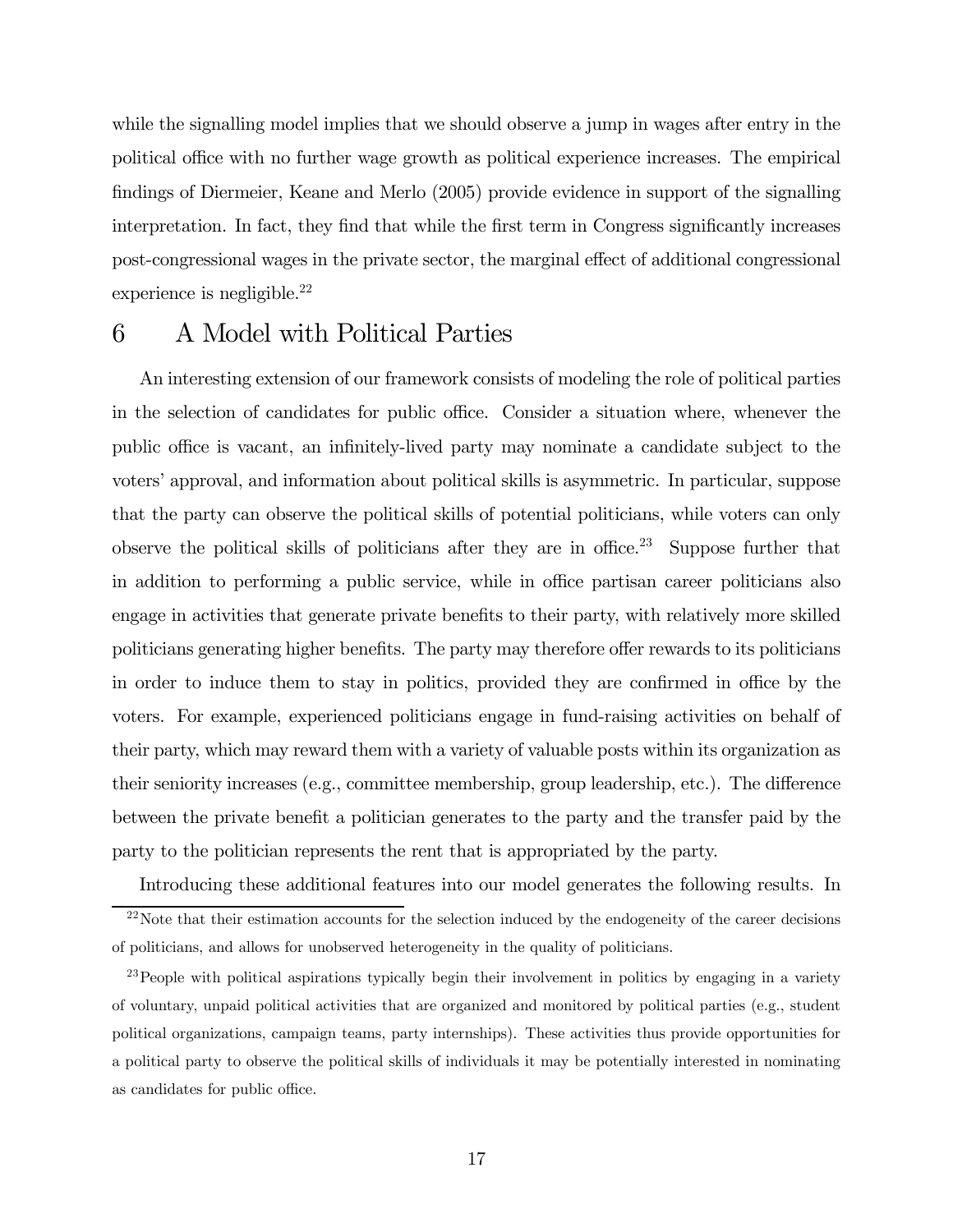equilibrium, there are only partisan politicians, and they are either career politicians or have voluntary political careers. Only individuals with political skills  $p \in [(1 + p^*)/2, 1]$  become partisan politicians, and the party always nominates a candidate for the political office. Partisan nominees are always approved by the voters to a first term in office and confirmed to a second term if they choose to run. In environments where some politicians have political careers, there exists a  $\tilde{p} < 1$  such that individuals with relatively better political skills (i.e.,  $p \in (\tilde{p}, 1]$ ) have political careers and career politicians are relatively worse (i.e., they have political skills  $p \in [(1+p^*)/2, \tilde{p}].$ 

The main difference with respect to the model without parties is that, when a political party can nominate candidates for the political office, in equilibrium not everybody who would want to become a politician does so. In particular, the party prevents individuals with low political skills (i.e.,  $p < (1+p^*)/2$ ) from becoming politicians. This result arises from an equilibrium compromise between the voters and the party. Voters want politicians in office who are as skilled as possible. The party wants politicians who generate rents. Since politicians with better political skills have better employment prospects in the market sector, they are relatively expensive for the party to keep in the political sector. In equilibrium, the party discards individuals with low political skills who would want to become politicians and could generate rents for the party, and supports the nomination of politicians with high political skills who may not generate any rents. In exchange, the voters always approve the party's nominees and confirm in office incumbent politicians who, although relatively mediocre, generate rents for the party. By preventing individuals with low political skills from becoming politicians, the party fulfills a screening function that is valuable to the voters. Hence, the voters are willing to trust the party in selecting politicians.

Note that, although politicians who leave politics to work in the market sector may not generate rents for the party, they serve a valuable purpose for maintaining the reputation of the party. When they voluntarily leave politics, given the party's track record, the voters are willing to replace them with other partisan nominees, thus allowing the party to maintain control of the public office, which generates expected rents in the future. This provides a possible rationale for the existence of political parties and their survival through time.<sup>24</sup>

 $24$ The details of the model with political parties and the proofs of all the results that obtain in that model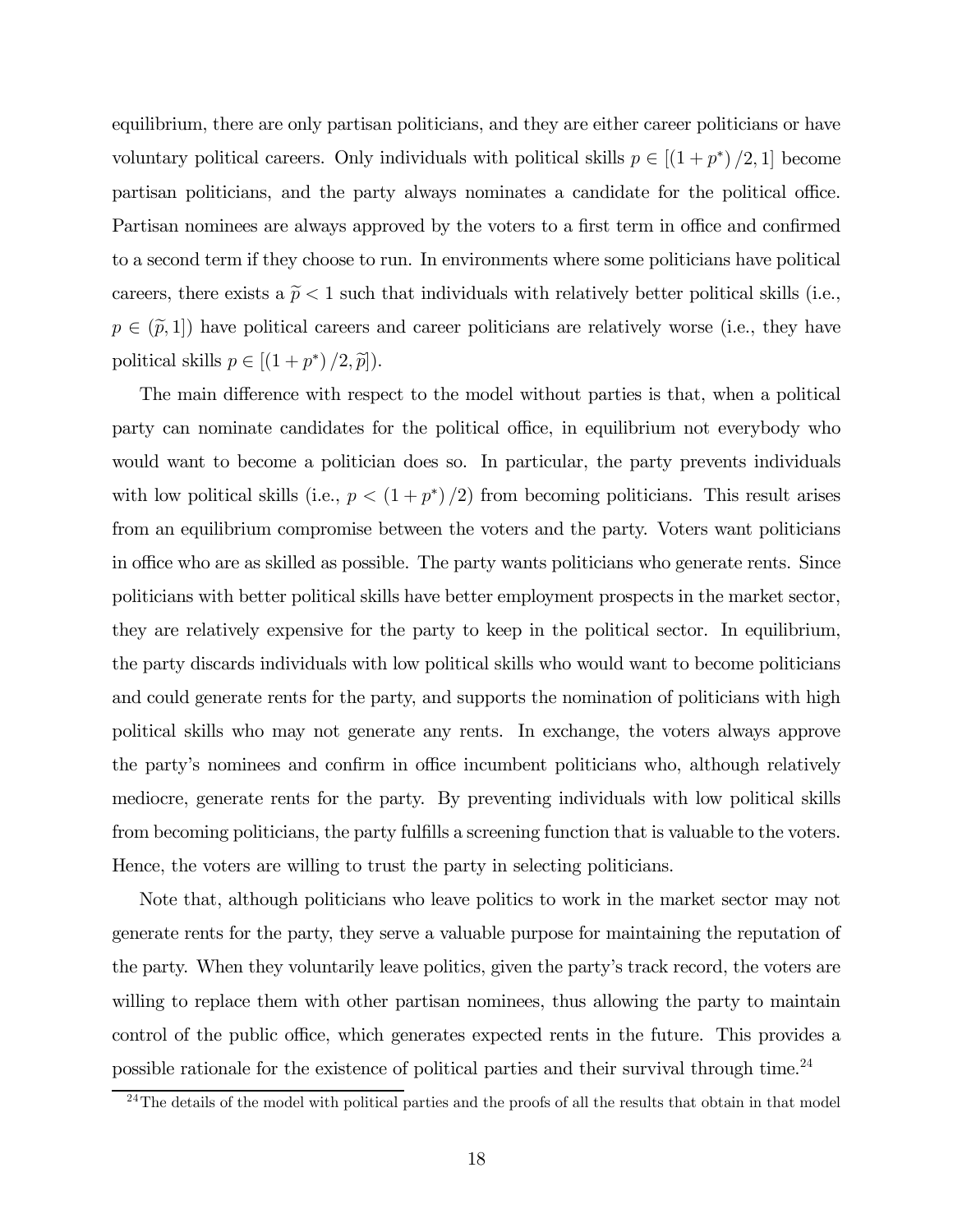# 7 Concluding Remarks

In this paper, we have proposed a dynamic equilibrium model of the careers of politicians in an environment with a market sector and a political sector, where individuals are heterogeneous with respect to their market ability as well as their political skills. Our analysis has provided a possible explanation for the existence of career politicians and individuals with political careers, and their motivations. Furthermore, we have analyzed the effects of a variety of features of the political-economic environment on the relative occurrence of these two career paths that are prevalent among politicians in modern democracies. For example, we have shown that an increase in the salary a politician receives while in office decreases the average quality of individuals who become politicians, decreases turnover in office, and may either decrease or increase the average quality of career politicians. Conversely, an increase in the market wage rate increases the average quality of individuals who become politicians, increases turnover in office, and may either increase or decrease the average quality of career politicians.

Although our model abstracts from many details of actual democratic institutions, it is a rather rich framework that captures some important aspects of the careers of politicians in modern democracies, and generates sharp implications. It may therefore offer important insights for analyzing data on the career paths of politicians. For example, an immediate implication of our model is that politicians with voluntary political careers should earn more than politicians who work in the market sector following an electoral defeat. This implication is consistent with the evidence provided by Diermeier, Keane and Merlo (2005) on the post-congressional wages of members of the U.S. Congress. In particular, the mean of the distribution of annual earnings of former representatives who choose to leave Congress to work in the private sector is equal to \$258,418, with a standard deviation of \$71,954 and a minimum of \$122,662 (in 1995 constant dollars). The corresponding figures for former representatives who left Congress because of electoral defeat are equal to \$247,198, \$65,726 and \$104,805, respectively. Note that to the extent that some representatives may choose to

are contained in an earlier version of this paper (Mattozzi and Merlo (2005)). For other recent models of the role of political parties see, e.g., Caillaud and Tirole (2002), Levy (2004) and Mattozzi and Merlo (2007).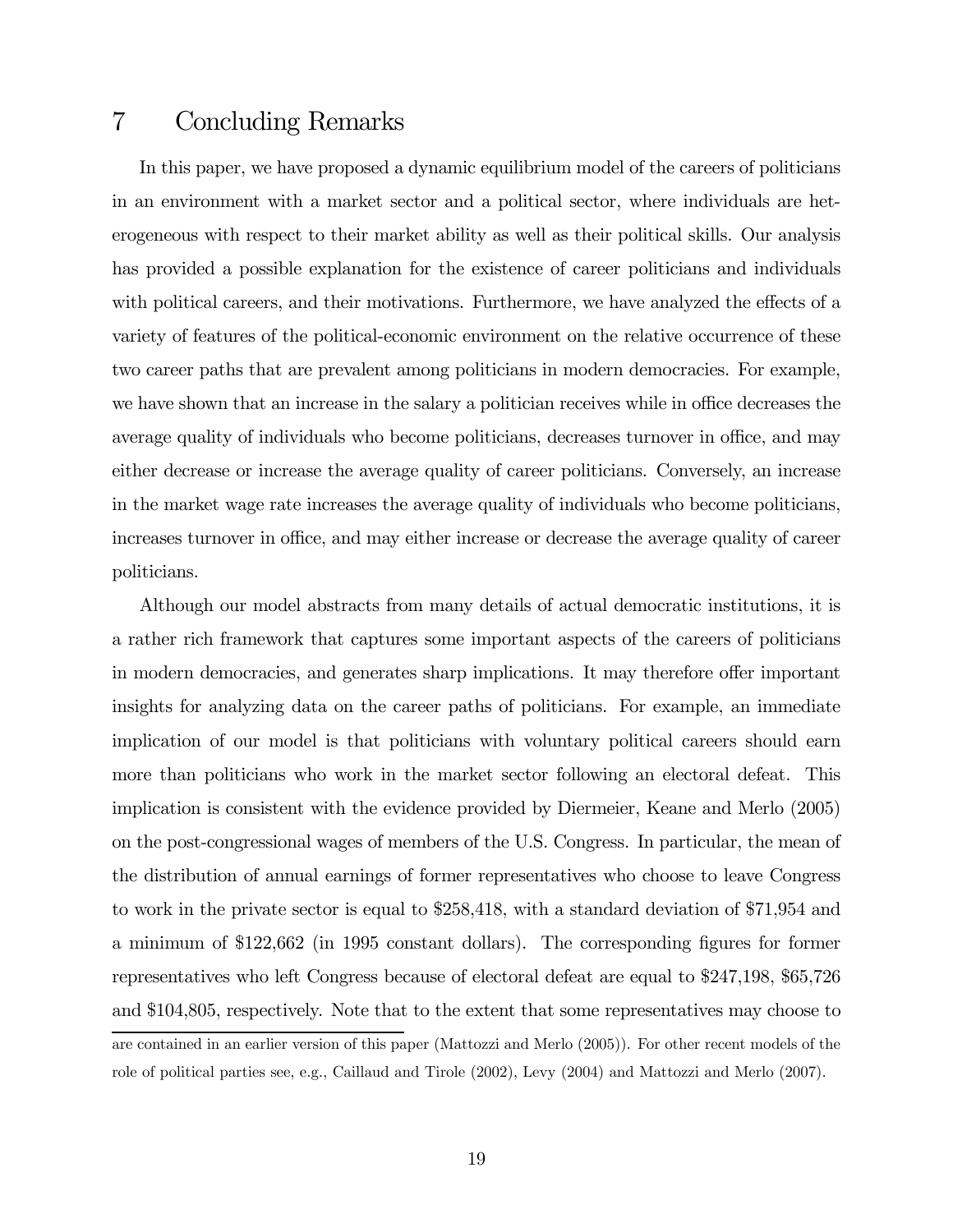leave office in anticipation of an electoral defeat, the wage difference observed in the data may understate the actual difference between the wages of representatives with truly voluntary and involuntary political careers.

Another implication of our model is that an increase in the political salary or a decrease in the market wage should increase turnover in office, and induce relatively more skilled politicians to leave office to work in the market sector. Using the empirical framework of Diermeier, Keane and Merlo (2005), Keane and Merlo (2007) assess the effects of a 20% decrease in the congressional wage and a 20% increase in wages outside Congress, respectively. They find that the overall impact of a 20% reduction in the congressional wage or a 20% increase in non-congressional wages is a 14% and 17% decrease in the average duration of congressional careers, respectively. The probability representatives exit Congress voluntarily prior to an election increases on average from about 7% to 10% in both cases. Interestingly, the group of politicians who are most affected by changes in the relative wages across occupations are the skilled politicians. They experience the largest reduction in the average duration of their congressional careers, which decreases by 18% and 22% in response to a 20% decrease in the congressional wage or a 20% increase in wages outside Congress, respectively. Also, the fraction of skilled politicians who leave Congress to work in the private sector following a wage increase in that sector increases by 15 percentage points. Furthermore, the percentage decrease in the average duration of the congressional careers of relatively younger politicians is noticeably larger than for their older counterparts.

Our model may also help to interpret differences in the types and durations of careers that are observed across countries and through time. For example, voluntary political careers are relatively more prevalent in the U.S. than in several Western European countries (e.g., France, Italy, and the U.K.). Our results suggest that differences in the labor market, the relative compensation of politicians, or the size of the lobbying sector in these countries may contribute to explain this observation. We intend to pursue these issues in future work.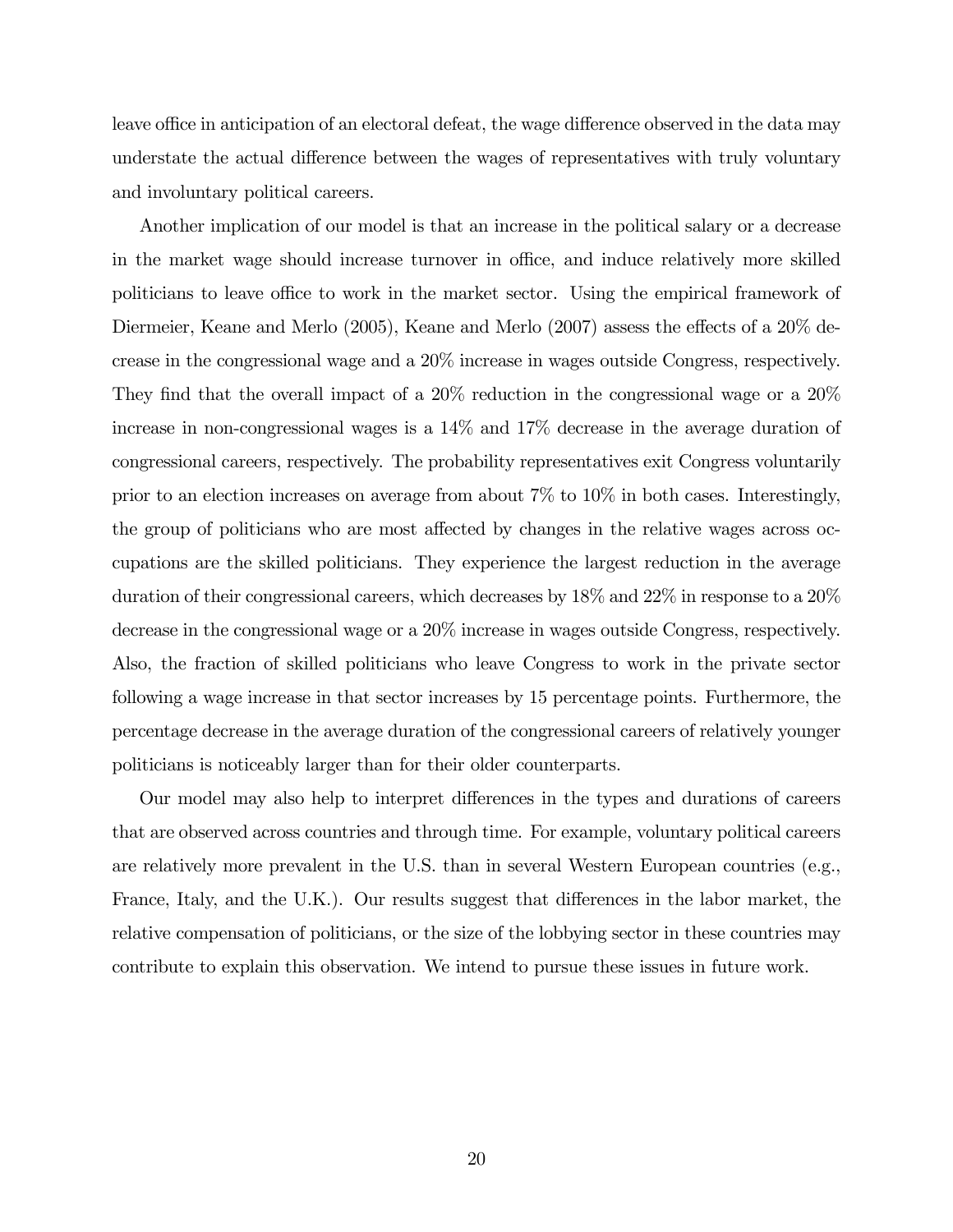# Appendix

The model described in Section 3 defines a game of incomplete information, where the players are the individuals. Let  $N = \{1, ..., n\}$  denote the set of individuals alive in every period  $t = 0, 1, ...$  Let  $i \in N$  a generic individual,  $a^i \in \{1, 2\}$  his age, and  $p^i \in [0, 1]$  his political skills. In the first period of life, each individual has to decide whether or not to run as a candidate for public office. Let  $\sigma_R^i(p^i) \in \{0,1\}$  be the running strategy of an individual i with  $a^i = 1$ , where  $\sigma_R^i(p^i) = 1$  denotes the decision to run for office. If an individual is elected to office, he becomes an incumbent politician, and in the second period of life he must then decide whether or not to rerun for a second term. Let  $\sigma_{RR}^i(p^i) \in \{0,1\}$  be the rerunning strategy of an individual i with  $a^i = 2$ , where  $\sigma_{RR}^i(p^i) = 1$  denotes the decision to rerun for a second term in office.

In addition, in each of their two periods of life, individuals face an election, and have to decide whom to vote for given the set of candidates running for election in each period. Since political skills are private information, all individuals running for office are ex ante identical from the point of view of the voters, unless they are incumbent politicians, in which case their political skills are publicly known. Furthermore, since while in office a politician with political skills p generates a public benefit  $b(p) = p$ , the interests of the voters are aligned, in that they all want as skilled a politician in office as possible, regardless of their age. Obviously, the only exception is represented by the candidates themselves, who know their own political skills and want to be elected. Our assumption that the public benefit generated by a politician in office does not affect the career decisions of individuals, imply that each candidate will always vote for himself, and since the winning candidate is determined by plurality rule, the votes of the candidates offset each others, and are therefore irrelevant for the outcome of the election. Recall that we restrict attention to equilibria where the players use weakly undominated strategies.

Hence, for all practical purposes, we can simply specify the voting strategy of a representative individual who is not a candidate in an election where an incumbent is rerunning for office, and assume that if the individual does not vote for the incumbent or there is no incumbent running, a random draw from the set of candidates with age  $a = 1$  determines the winner of the election. If, on the other hand, the individual votes for the incumbent, the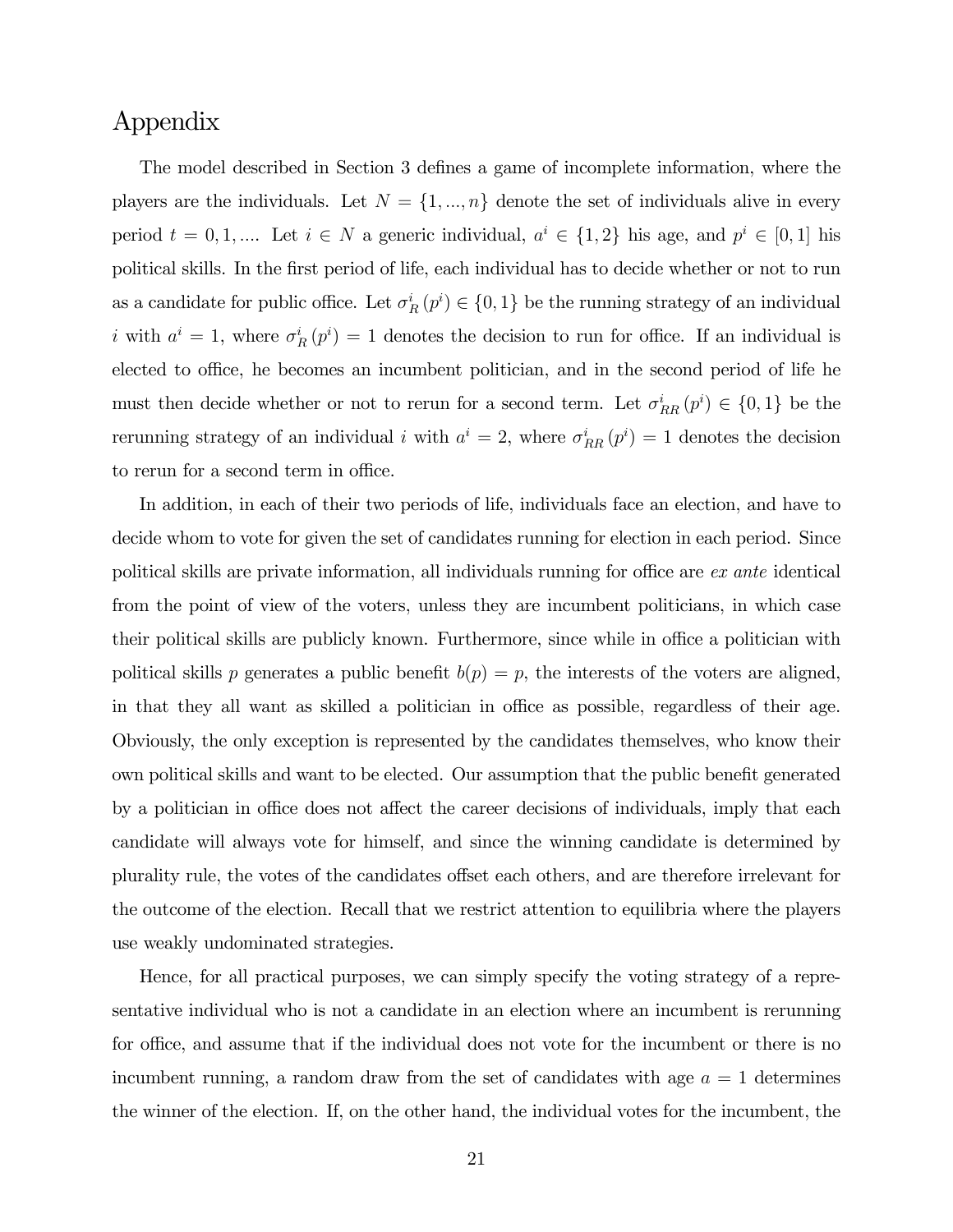politician is confirmed in office for a second term. Let  $\sigma_V(p) \in \{0,1\}$  denote such voting strategy, where p denotes the political skills of the incumbent, and  $\sigma_V(p)=1$  denotes the decision to vote for the incumbent.

Given Assumption A1, an equilibrium exists and is unique (up to the identity of the politicians in office), and is characterized by the following set of strategies:

$$
\sigma_{R}^{i}(p^{i}) = \begin{cases} 1 & \text{if } p^{i} \geq p^{*} \\ 0 & \text{otherwise} \end{cases}
$$

$$
\sigma_{RR}^{i}(p^{i}) = \begin{cases} 1 & \text{if } p^{i} \leq \min\{p^{**}, 1\} \\ 0 & \text{otherwise} \end{cases}
$$

and

$$
\sigma_V(p) = \begin{cases} 1 & \text{if } p \ge \frac{1+p^*}{2} \\ 0 & \text{otherwise} \end{cases}
$$

where  $p^*$  and  $p^{**}$  are defined in (1) and (2), respectively. The proof follows from the arguments presented in Section 4.

In equilibrium, we have that  $\frac{\partial \hat{p}}{\partial \lambda} > 0$  if and only if  $s > \alpha w$ ,  $\frac{\partial \hat{p}}{\partial \theta} > 0$  if and only if  $s < \frac{2\alpha w + \phi \lambda w}{2}, \frac{\partial \hat{p}}{\partial \alpha} > 0, \frac{\partial \hat{p}}{\partial \phi} > 0, \frac{\partial \hat{p}}{\partial w} > 0, \frac{\partial \hat{p}}{\partial s} < 0$  and  $\frac{\partial \hat{p}}{\partial r} = 0$ . The same comparative statics results hold for  $\widehat{p}_{IPC}$ , and, if  $p^{**} \geq 1$ , they also hold for  $\widehat{p}_{CP}$ .

Moreover, if  $p^{**} < 1$ :  $\frac{\partial \hat{p}_{VPC}}{\partial \lambda} < 0$ ,  $\frac{\partial \hat{p}_{VPC}}{\partial \theta} = 0$ ,  $\frac{\partial \hat{p}_{VPC}}{\partial \alpha} < 0$ ,  $\frac{\partial \hat{p}_{VPC}}{\partial \phi} = 0$ ,  $\frac{\partial \hat{p}_{VPC}}{\partial w} < 0$ ,  $\frac{\partial \hat{p}_{VPC}}{\partial s} > 0$ , and  $\frac{\partial \hat{p}_{VPC}}{\partial r} > 0$ ; $\frac{\partial \hat{p}_{CP}}{\partial \lambda} > 0$  if and only if  $\theta > \frac{s+2r-\alpha w}{2(s+r-\alpha w)}$ ,  $\frac{\partial \hat{p}_{CP}}{\partial \theta} > 0$  if and only if  $s < \frac{2\alpha w + \phi \lambda w}{2}$ ,  $\frac{\partial \hat{p}_{CP}}{\partial \alpha} > 0$  if and only if  $\theta > \frac{1}{2}$ ,  $\frac{\partial \hat{p}_{CP}}{\partial \phi} > 0$ ,  $\frac{\partial \hat{p}_{CP}}{\partial w} > 0$  if and only if  $\theta > \frac{s+2r}{2(s+r)}$ ,  $\frac{\partial \hat{p}_{CP}}{\partial s} > 0$  if and only if  $\theta < \frac{1}{2}$ , and  $\frac{\partial \hat{p}_{CP}}{\partial r} > 0$ ; and  $\frac{\partial \tau}{\partial \lambda} > 0$  if and only if  $\theta > \frac{2(1-\phi)}{2-\phi} + \frac{2(s-w\alpha)}{(s-w\alpha+r)(2-\phi)}$ ,  $\frac{\partial \tau}{\partial \theta} > 0$  if and only if  $s < \frac{2\alpha w + \phi \lambda w}{2}$ ,  $\frac{\partial \tau}{\partial \alpha} > 0$ ,  $\frac{\partial \tau}{\partial \phi} > 0$ ,  $\frac{\partial \tau}{\partial w} > 0$ ,  $\frac{\partial \tau}{\partial s} < 0$ , and  $\frac{\partial \tau}{\partial r} < 0$ .

These results follow from equations (1) and (2) and the definitions of  $\hat{p}, \hat{p}_{IPC}, \hat{p}_{VPC}, \hat{p}_{CP}$ and  $\tau$ .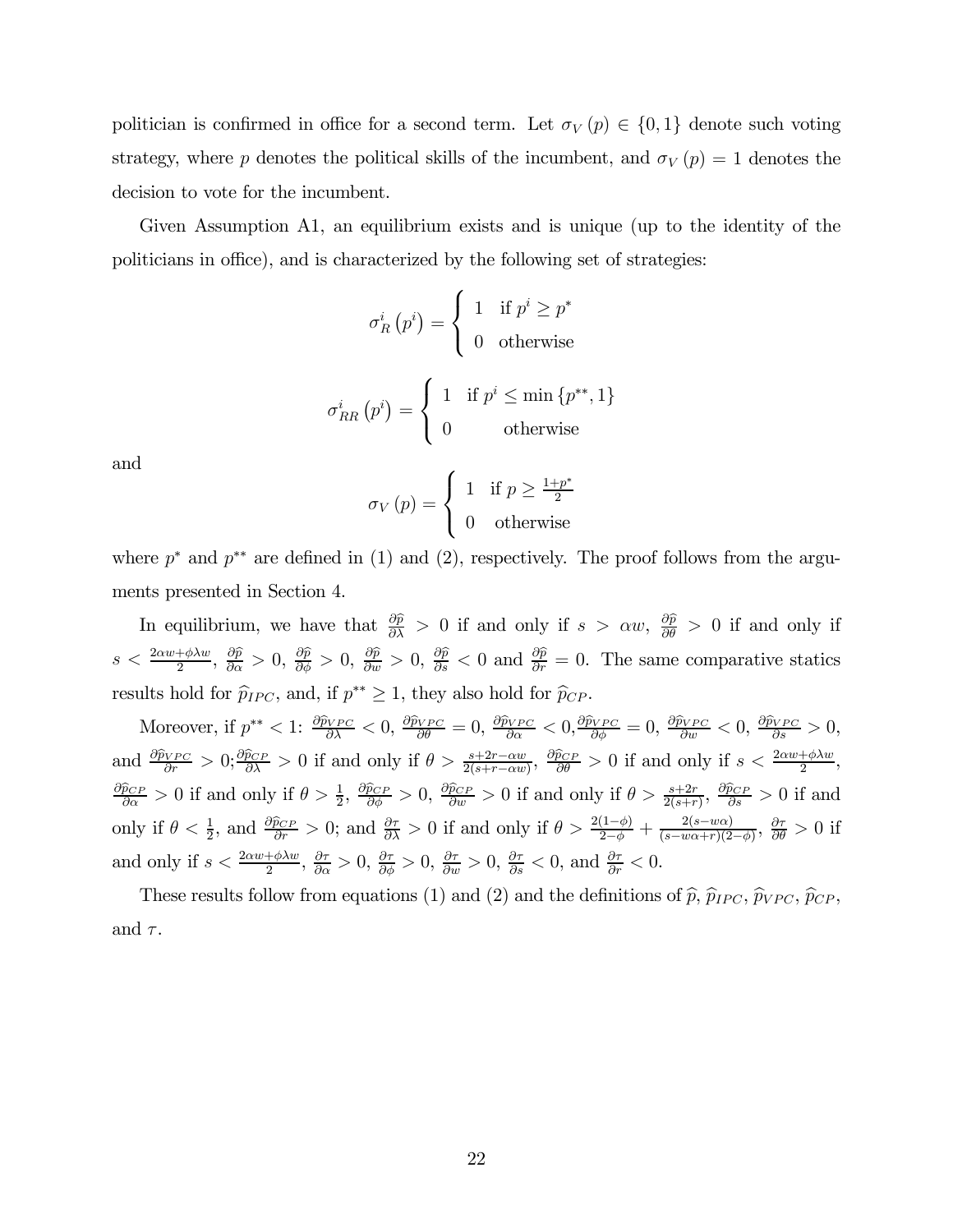#### **REFERENCES**

- [1] Banks, Jeffrey S., and Rangarajan K. Sundaram, 1993. "Adverse Selection and Moral Hazard in a Repeated Elections Model," ch. 12, pp. 295-311, in Barnett, W. A., Inich, M. J., Schofield, N. J. (eds.), Political Economy: Institutions, Competition and Representation. Cambridge: Cambridge University Press.
- [2] Banks, Jeffrey S., and Rangarajan K. Sundaram, 1998. "Optimal Retention in Agency Problems," Journal of Economic Theory, 82, 293-323.
- [3] Barro, Robert J., 1973. "The Control of Politicians: An Economic Model," Public Choice, 14, 19-42.
- [4] Besley, Timothy, 2004. "Paying Politicians: Theory and Evidence." Journal of the European Economic Association, 2, 193-215.
- [5] Besley, Timothy, 2005. "Political Selection," Journal of Economic Perspectives, 19, 43- 60.
- [6] Besley, Timothy, 2006. Principled Agents? The Political Economy of Good Government. Oxford: Oxford University Press.
- [7] Besley, Timothy, and Stephen Coate, 1997. "An Economic Model of Representative Democracy," Quarterly Journal of Economics, 112, 85-114.
- [8] Best, Heinrich, and Maurizio Cotta, 2000. Parliamentary Representatives in Europe 1848-2000: Legislative Recruitment and Careers in Eleven European Countries. Oxford: Oxford University Press.
- [9] Caillaud, Bernard, and Jean Tirole, 2002. "Parties as Political Intermediaries," Quarterly Journal of Economics, 117, 1453-1489.
- [10] Caselli, Francesco, and Massimo Morelli, 2004. "Bad Politicians," Journal of Public Economics, 88, 759-782.
- [11] Cotta, Maurizio, 1979. Classe Politica e Parlamento in Italia. Bologna: Il Mulino.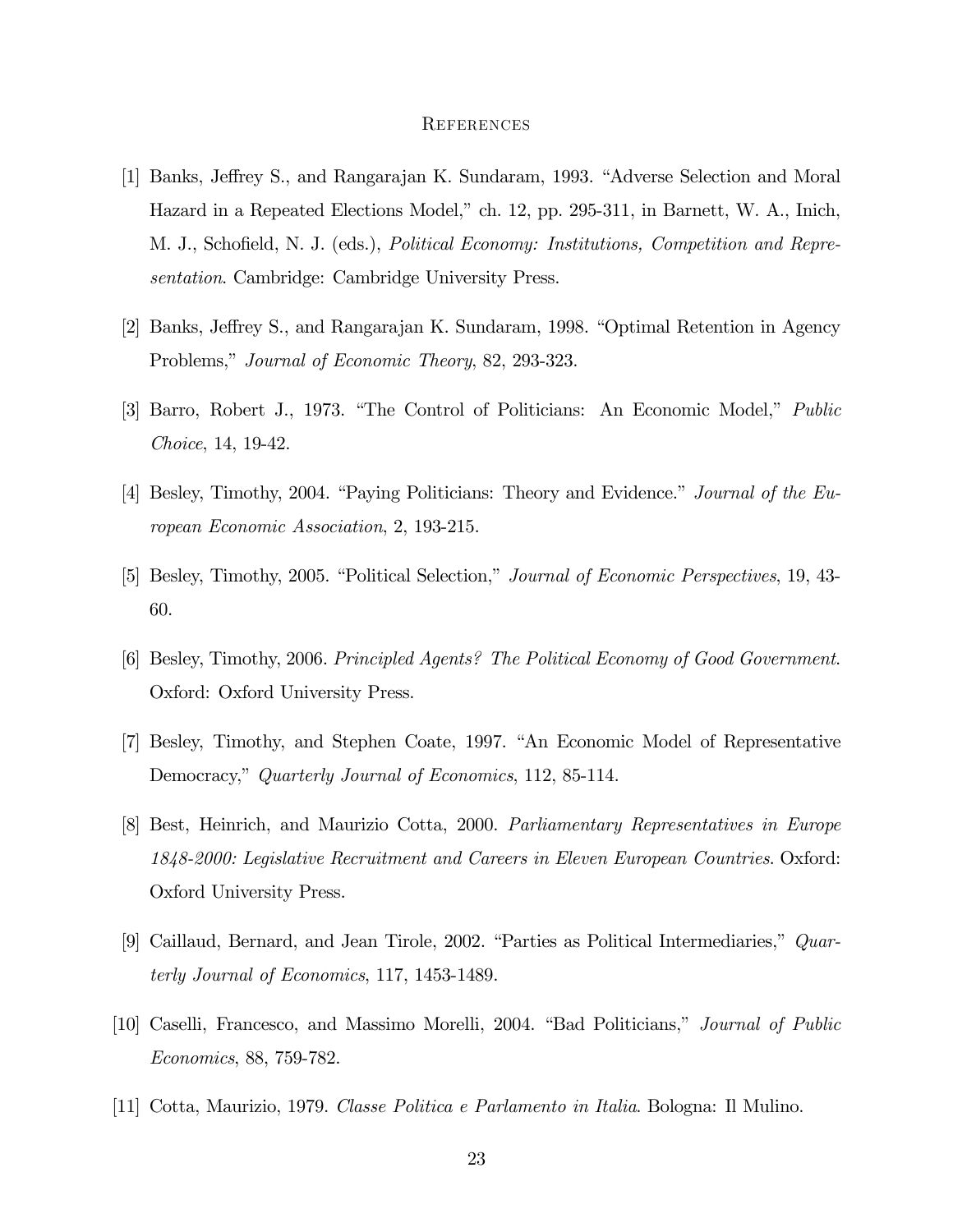- [12] Dal Bo, Ernesto, Dal Bo, Pedro and Jason Snyder, 2006. "Political Dynasties," Working Paper, Haas School of Business, University of California, Berkeley.
- [13] Diermeier, Daniel, Keane, Michael, and Antonio Merlo, 2005. "A Political Economy Model of Congressional Careers," American Economic Review, 95, 347-373.
- [14] Ferejohn, John A., 1986. "Incumbent Performance and Electoral Control," Public Choice, 50, 5-25.
- [15] Gerth, H. H., and C. Wright Mills, 1946. From Max Weber: Essays in Sociology. New York: Oxford University Press.
- [16] Jones, Mark, P., Saiegh, Sebastian, Spiller, Pablo, and Mariano Tommasi, 2002. "Professional Politicians - Amateur Legislators: The Argentine Congress in the 20th Century," American Journal of Political Science, 46, 656-669.
- [17] Keane, Michael and Antonio Merlo, 2007. "Money, Political Ambition, and the Career Decisions of Politicians," mimeo.
- [18] Levy, Gilat, 2004. "A Model of Political Parties," Journal of Economic Theory, 115, 250-277.
- [19] Mattozzi, Andrea, and Antonio Merlo, 2005. "Political Careers or Career Politicians?" PIER Working Paper 05-032, Department of Economics, University of Pennsylvania.
- [20] Mattozzi, Andrea, and Antonio Merlo, 2007. "Mediocracy" PIER Working Paper 07- 007, Department of Economics, University of Pennsylvania.
- [21] Messner, Matthias, and Mattias Polborn, 2004. "Paying Politicians," Journal of Public Economics, 88, 2423-2445.
- [22] Morelli, Massimo, 2004. "Party Formation and Policy Outcomes under Different Electoral Systems," Review of Economic Studies, 71, 829—853.
- [23] Osborne, Martin J., and Al Slivinski, 1996. "A Model of Political Competition with Citizen-Candidates," Quarterly Journal of Economics, 111, 65-96.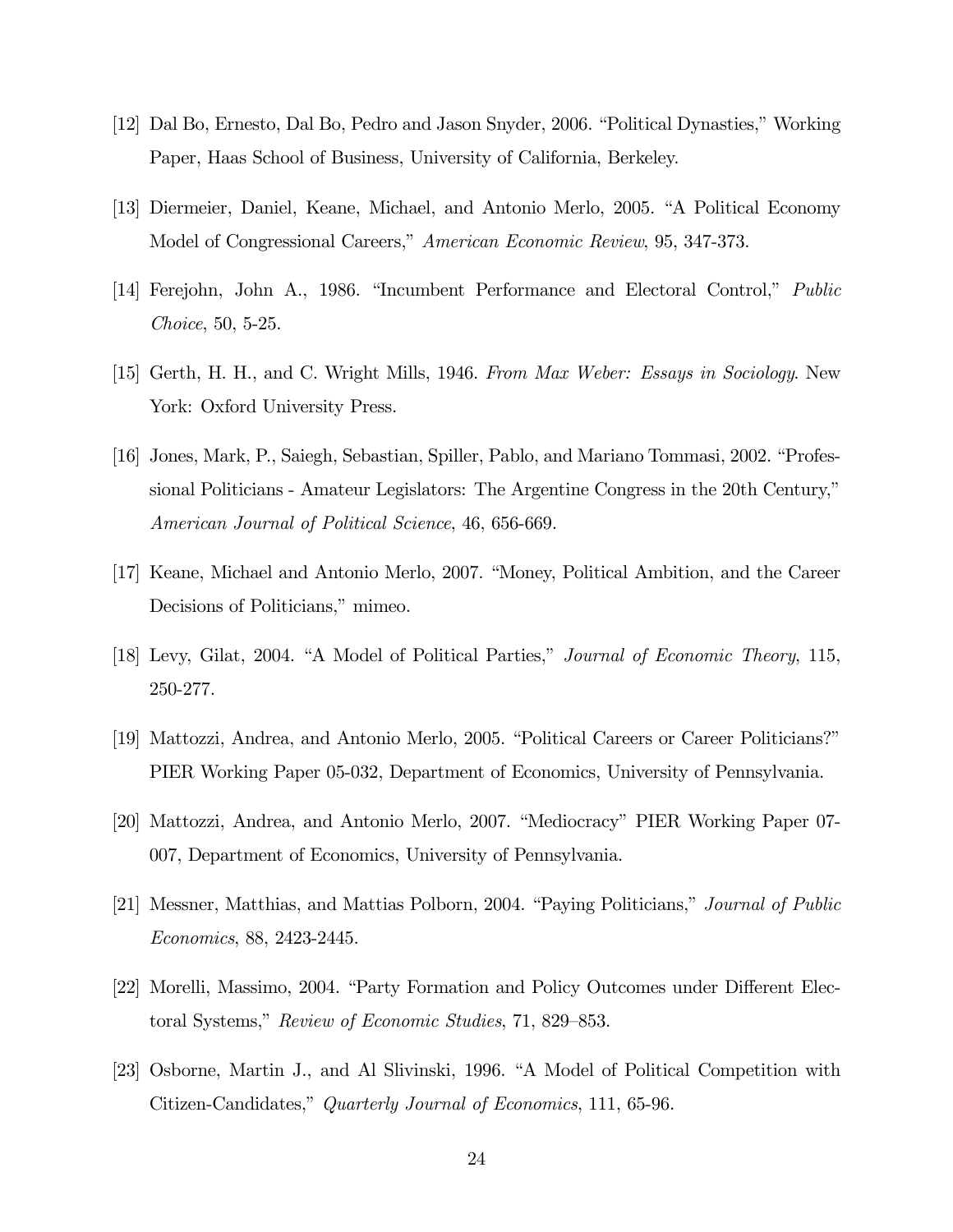- [24] Persson, Torsten, Roland, Gerard, and Guido Tabellini, 1997. "Separation of Powers and Political Accountability," Quarterly Journal of Economics, 112, 1163-1202.
- [25] Persson, Torsten and Guido Tabellini, 2000. Political Economics: Explaining Economic Policy. Cambridge: MIT Press.
- [26] Samuels, David J., 1999. "Political Ambition in Brazil, 1945-95: Theory and Evidence," Working Paper.